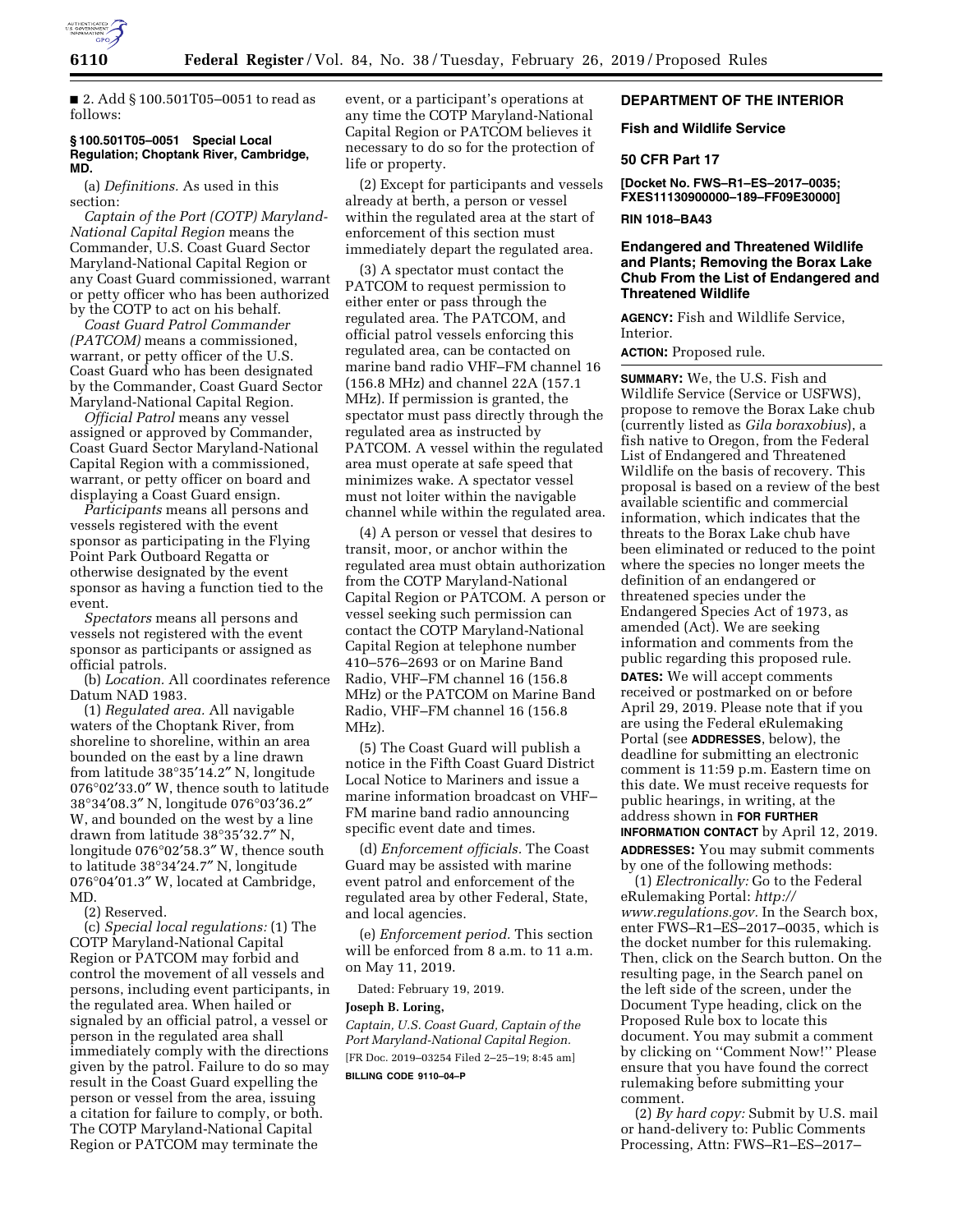0035, U.S. Fish and Wildlife Service, MS: BPHC, 5275 Leesburg Pike, Falls Church, VA 22041–3803.

We request that you send comments only by the methods described above. We will post all comments on *[http://](http://www.regulations.gov) [www.regulations.gov.](http://www.regulations.gov)* This generally means that we will post any personal information you provide us (see *Public Comments,* below, for more information).

*Document availability:* This proposed rule is available on *[http://](http://www.regulations.gov) [www.regulations.gov.](http://www.regulations.gov)* In addition, the supporting file for this proposed rule will be available for public inspection, by appointment, during normal business hours, at our Oregon Fish and Wildlife Office, 2600 SE 98th Avenue, Suite 100, Portland, OR 97266; telephone 503– 231–6179.

**FOR FURTHER INFORMATION CONTACT:** Paul Henson, State Supervisor, telephone: 503–231–6179. Direct all questions or requests for additional information to: BORAX LAKE CHUB QUESTIONS, U.S. Fish and Wildlife Service, Oregon Fish and Wildlife Office, 2600 SE 98th Avenue, Suite 100, Portland, OR 97266. Persons who use a telecommunications device for the deaf (TDD) may call the Federal Relay Service at 800–877–8339. **SUPPLEMENTARY INFORMATION:** 

# **Executive Summary**

*Why we need to publish a rule.* Under the Act, a species may warrant removal from the List of Endangered and Threatened Wildlife (*i.e.*, "delisting") if it no longer meets the definition of endangered or threatened. A species is an ''endangered species'' for purposes of the Act if it is in danger of extinction throughout all or a significant portion of its range and is a ''threatened species'' if it is likely to become an endangered species within the foreseeable future throughout all or a significant portion of its range. The Borax Lake chub is currently listed as endangered, and we are proposing to delist the species because we have determined it no longer meets the definition of endangered and is not likely to become endangered in the foreseeable future. We can only delist a species by issuing a rule to do so.

*The basis for our action.* A species may be determined to be an endangered species or threatened species because of any one or a combination of the five factors described in section 4(a)(1) of the Act: (A) The present or threatened destruction, modification, or curtailment of its habitat or range; (B) overutilization for commercial, recreational, scientific, or educational purposes; (C) disease or predation; (D)

the inadequacy of existing regulatory mechanisms; or (E) other natural or manmade factors affecting its continued existence. We have determined that the Borax Lake chub is no longer at risk of extinction, and the following criteria for delisting described in the species recovery plan have been met or exceeded:

• The presence of a naturally reproducing population of Borax Lake chub in Borax Lake that is free of exotic species;

• Permanent protection of the 160 acre (ac) (65-hectare (ha)) parcel of land surrounding and including Borax Lake;

• Removal of threats to subsurface waters from geothermal energy exploration or development;

• Reestablishment of ponds and natural marshes adjacent to Borax Lake in order to create more chub habitat;

• A viable, self-sustaining population of Borax Lake chub;

• Permanent protection of the 160-ac (65-ha) parcel of land to the north of Borax Lake;

• Withdrawal of Borax Lake waters from appropriation (*i.e.,* diversion and use under water right);

• Establishment of a fence around the 640-ac (259-ha) critical habitat area to prevent vehicle entry;

• Establishment of monitoring programs to survey habitat and fish population status; and

• Lack of any new threats to the species or ecosystem for 5 consecutive years.

#### **Information Requested**

#### *Public Comments*

We intend that any final rule resulting from this proposal will be based on the best available scientific and commercial data and will be as accurate and effective as possible. Therefore, we invite Tribal, State, and governmental agencies; the scientific community; industry; and other interested parties to submit comments or recommendations concerning any aspect of this proposed rule. Comments should be as specific as possible. We are specifically requesting comments on:

(1) Biological information concerning the Borax Lake chub and information on the Borax Lake ecosystem;

(2) Relevant data concerning presence or absence of current or future threats to the Borax Lake chub and its habitat;

(3) Information regarding management plans or other mechanisms that provide protection to the Borax Lake chub and its habitat;

(4) Information on the potential for changes in precipitation levels and air and water temperatures to affect the

Borax Lake chub due to changes in the climate or other reasons (including any modeling data and projections for the Alvord Basin);

(5) Information regarding potential for geothermal energy development in the vicinity of Borax Lake, and any information useful for determining the extent of potential effects to Borax Lake; and

(6) Any information relevant to whether the species falls within the definition of either an endangered species under section 3(6) of the Act (16 U.S.C. 1531 *et seq.*) or a threatened species under section 3(20) of the Act, including information on the five listing factors under section 4(a)(1) of the Act and any other factors meeting the criteria to support the recovery and removal of the species from the List of Endangered and Threatened Wildlife (List; 50 CFR 17.11(h)).

Please include sufficient information with your submission (such as scientific journal articles or other publications) to allow us to verify any scientific or commercial information you include. Please note that submissions merely stating support for or opposition to the action under consideration without providing supporting information, although noted, will not be considered in making a determination, as section 4(b)(1)(A) of the Act directs that determinations as to whether any species is an endangered or threatened species must be made ''solely on the basis of the best scientific and commercial data available.''

We will take into consideration all comments and any additional information we receive. Such information may lead to a final rule that differs from this proposal. All comments, including commenters' names and addresses, if provided to us, will become part of the administrative record.

You may submit your comments and materials concerning this proposed rule by one of the methods listed in **ADDRESSES**. We will not consider comments sent by email, by fax, or to an address not listed in **ADDRESSES**. If you submit your comments electronically, your comments must be submitted through the Federal eRulemaking Portal (*<http://www.regulations.gov>*) before 11:59 p.m. Eastern time on the date specified in **DATES**. We will not consider hand-delivered comments that we do not receive by the date specified in **DATES**, or mailed comments that are not postmarked by that date.

We will post your entire comment including your personal identifying information—on *[http://](http://www.regulations.gov) [www.regulations.gov.](http://www.regulations.gov)* If you provide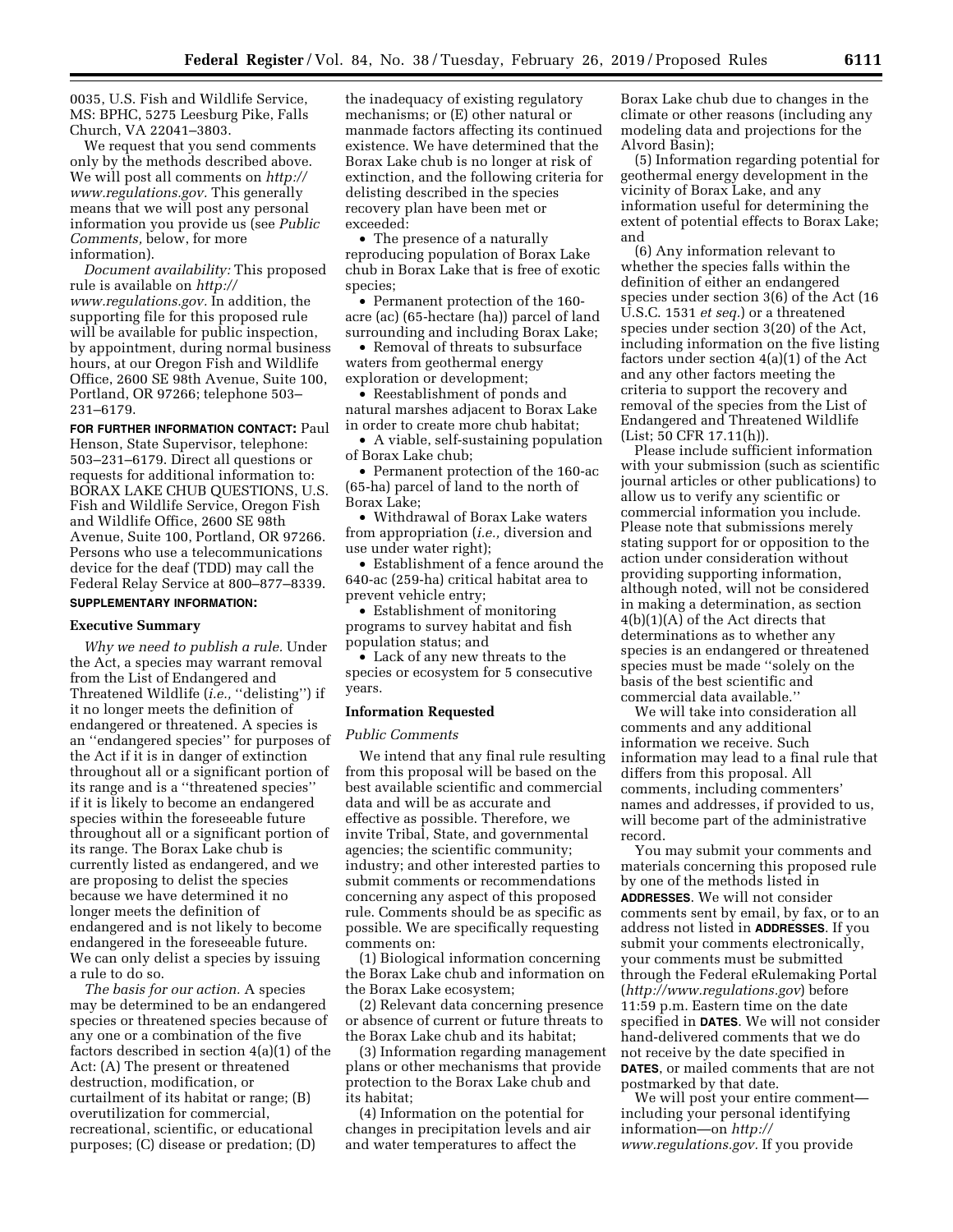personal identifying information in your comment, you may request at the top of your document that we withhold this information from public review. However, we cannot guarantee that we will be able to do so.

Comments and materials we receive, as well as supporting documentation we used in preparing this proposed rule, will be available for public inspection on *[http://www.regulations.gov,](http://www.regulations.gov)* or by appointment, during normal business hours at the U.S. Fish and Wildlife Service, Oregon Fish and Wildlife Office (see *Document availability* under **ADDRESSES**, above).

### *Public Hearing*

Section 4(b)(5)(E) of the Act provides for one or more public hearings on this proposal, if requested. We must receive requests for public hearings, in writing, at the address shown in **FOR FURTHER INFORMATION CONTACT** within 45 days after the date of this **Federal Register**  publication (see **DATES**, above). We will schedule at least one public hearing on this proposal, if any are requested, and announce the date, time, and place of the hearing(s), as well as how to obtain reasonable accommodations, in the **Federal Register** at least 15 days before any first hearing.

#### *Peer Review*

In accordance with our policy, ''Notice of Interagency Cooperative Policy for Peer Review in Endangered Species Act Activities,'' which was published on July 1, 1994 (59 FR 34270), we will seek the expert opinion of at least three appropriate independent specialists regarding scientific data and interpretations contained in this proposed rule. We will send copies of this proposed rule to the peer reviewers immediately following publication in the **Federal Register.**  This assessment will be completed during the public comment period. The purpose of such review is to ensure that our decisions are based on scientifically sound data, assumptions, and analysis. Accordingly, the final decision may differ from this proposal.

# **Background**

### *Previous Federal Actions*

On May 28, 1980, we published a rule in the **Federal Register** to emergencylist the Borax Lake chub (as *Gila* sp.) as endangered and to designate critical habitat for the species (45 FR 35821). The emergency rule provided protection to this species for 240 days, until January 23, 1981.

On October 16, 1980, we proposed to list the Borax Lake chub (as *Gila* 

*boraxobius*) as an endangered species and to designate critical habitat (45 FR 68886). The distribution of the Borax Lake chub is limited to Borax Lake, its outflow, and Lower Borax Lake in Harney County, Oregon. The proposed listing action was taken because proposed geothermal development in and around Borax Lake, and human modification of the lake, threatened the integrity of the species' habitat and, hence, its survival.

On October 5, 1982, we published a final rule in the **Federal Register** (47 FR 43957) listing the Borax Lake chub (as *Gila boraxobius*) as endangered and designating areas totaling 640 acres (ac) (259 hectares (ha)) in and around Borax Lake as critical habitat for the Borax Lake chub. A recovery plan for the species was completed on February 4, 1987 (USFWS 1987).

A 5-year review of the Borax Lake chub's status was completed on August 23, 2012 (USFWS 2012); this review concluded that the Borax Lake chub's status had substantially improved since listing, and that the Borax Lake chub no longer met the definition of an endangered species, but may meet the definition of a threatened species throughout all of its range, under the Act. Therefore, the review recommended the Borax Lake chub be reclassified from endangered to threatened (*i.e.*, "downlisted"). However, this proposed rule, which is based on information contained in the 5-year review as well as additional information that has become available since completion of the 5-year review, proposes to remove the Borax Lake chub from the List (*i.e.,* to ''delist'' the species).

Although we acknowledged in the 5 year review that recovery criteria had largely been met, we recommended downlisting instead of delisting due to the potential threat of geothermal development that, at the time, was represented by a 2012 proposed geothermal development on private lands within 1 to 3 miles (mi) (1.6 to 4.8 kilometers (km)) of Borax Lake. In addition to the recommendation to reclassify, the 5-year review further recommended three remaining actions: (1) Completion of the Borax Lake Chub Cooperative Management Plan (CMP); (2) acquisition of groundwater and surface rights to geothermal development on private lands to complement the Federal land mineral withdrawal within the Alvord Known Geothermal Resource Area; and (3) monitoring of the Borax Lake chub and the Borax Lake ecosystem.

Since completion of the 2012 5-year review, the Service, Bureau of Land

Management (BLM), Oregon Department of Fish and Wildlife (ODFW), and The Nature Conservancy (TNC) have continued to implement recovery actions; the CMP has been finalized; a fence to eliminate vehicle access to critical habitat has been completed around Borax Lake; and monitoring of Borax Lake chub and the Borax Lake ecosystem has been conducted. Although the recovery plan did not call for acquisition of groundwater and surface rights to geothermal development on private lands outside the two 160-ac (65-ha) parcels eventually acquired by TNC and designated critical habitat, the Service's 2012 5-year review and CMP make that conservation recommendation. Although we will continue to work with our partners to seek opportunities to reduce potential risk from geothermal development on private lands in proximity to Borax Lake, we no longer view geothermal development as an operative threat such that the Borax Lake chub meets the definition of an endangered or a threatened species under the Act. The Pueblo Valley Geothermal LLC (Limited Liability Company), the last entity showing interest in geothermal development in the Alvord Basin, did not file a formal permit application with the BLM or the State of Oregon's Department of Geology and Mineral Industries (DOGAMI), and the LLC was dissolved in 2013. We are unaware of any current proposals to develop geothermal energy production in the Alvord Basin.

#### *Species Information*

At the time of listing, the genus *Gila*  was considered to include three subgenera: *Gila, Siphateles* (including the Borax Lake chub), and *Snyderichthys* (Uyeno 1961, pp. 84–85; Bailey and Uyeno 1964, pp. 238–239). Since our final listing determination (47 FR 43957; October 5, 1982), analysis of lepidological (scale morphology and arrangement) and osteological (structure and function of bones) characters (Coburn and Cavender 1992, pp. 344– 347) and mitochondrial ribosomal RNA sequences (Simons and Mayden 1997, p. 194; 1998, p. 315; Simons *et al.* 2003, pp. 71–76) have indicated that the genus *Gila* in the broad sense was not descended from a common ancestor not shared with other groups. Therefore, the three subgenera were elevated to genera. The American Fisheries Society (Page *et al.* 2013, p. 78) has also followed this approach and classified the Borax Lake chub within the genus *Siphateles.*  Consequently, the current scientific name of the Borax Lake chub is *Siphateles boraxobius.* This taxonomic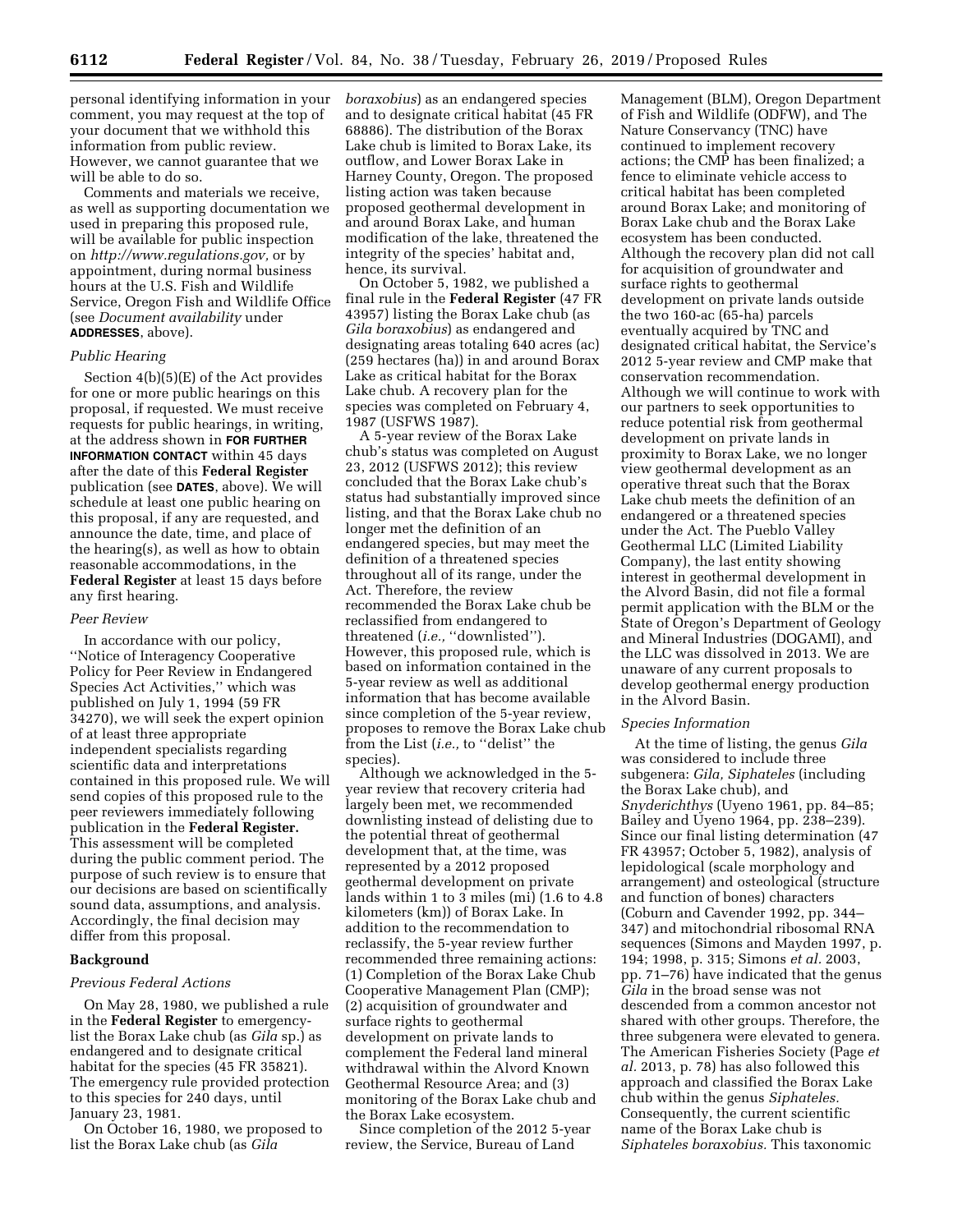revision changed the name of the listed entity from *Gila boraxobius* to *Siphateles boraxobius,* but did not alter the description, distribution, range, or listing status of the species from what it was at the time of listing. Based on this revision, we consider *Siphateles boraxobius* to be the most appropriate scientific name for this taxon. Because we are proposing to remove the species from the List, we are not proposing to amend the species' scientific name on the List, but future documents, such as the post-delisting monitoring plan for the species, should reflect this usage.

The Borax Lake chub is a small minnow (Family: Cyprinidae) endemic to Borax Lake and its outflows. Borax Lake is a 10.2-ac (4.1-ha) geothermally heated, alkaline spring-fed lake in southeastern Oregon. The lake is perched 30 feet (ft) (10 meters (m)) above the desert floor on large sodiumborate deposits (Williams and Bond 1980, p. 297). Water depth averages approximately 3.3 ft (1.0 m), with a maximum measured depth of 88.6 ft (27 m) at the thermal vent (Scheerer and Jacobs 2005, p. 6). The lake bottom includes patches of bedrock and fine gravel, with a sparse growth of aquatic plants, and is covered with thick, fluffy silt. Average lake temperatures range from a high of 39.2 degrees Celsius (°C) (102.6 degrees Fahrenheit (°F)) to a low of 22  $\mathrm{C}(71.6 \mathrm{P})$  near the shoreline (Scheerer *et al.* 2013, pp. 3–6). Borax Lake chub prefer the shallow habitats along the margins of the lake (Perkins *et al.* 1996, p. 8).

The Borax Lake chub is an opportunistic omnivore. The diets of juveniles and adults are very similar and include aquatic and terrestrial insects, algae, mollusks and mollusk eggs, aquatic worms, fish scales, spiders, and seeds (Williams and Williams 1980, p. 113). Males, and some females, reach reproductive maturity within one year. Spawning occurs primarily in the spring but can occur year-around (Williams and Bond 1983, pp. 412–413). The reproductive behavior and length of incubation is unknown.

Population abundance estimates for the Borax Lake chub were conducted annually from 1986 to 1997, from 2005 to 2012, and from 2015 to 2017. Over this period, the population abundance has shown a high degree of variability, ranging from a low of 1,242 in 2015, to a record high of 76,931 in 2017 (Scheerer *et al.* 2015, p. 3; M. Meeuwig *in litt.* 2017). A pattern of population reduction followed by a 1- to 5-year period of rebuilding has been observed multiple times during the period of record. The mechanisms contributing to variability in abundance are not entirely

clear, but Scheerer *et al.* (2012, p. 16) surmised that because Borax Lake chub experience water temperatures that are at or near their thermal critical maximum (Williams and Bond 1983, p. 412), survival and recruitment are likely higher during years when water temperatures are cooler in the lake. Water temperatures in Borax Lake are influenced both by air temperatures and by the water temperature of the lake's primary source of inflow, a deep geothermal aquifer.

### *Recovery*

### Recovery Planning

Section 4(f) of the Act directs us to develop and implement recovery plans for the conservation and survival of endangered and threatened species unless we determine that such a plan will not promote the conservation of the species. Under section 4(f)(1)(B)(ii), recovery plans must, to the maximum extent practicable, include objective, measurable criteria which, when met, would result in a determination, in accordance with the provisions of section 4 of the Act, that the species be removed from the List. However, revisions to the List (*i.e.,* adding, removing, or reclassifying a species) must reflect determinations made in accordance with sections 4(a)(1) and 4(b) of the Act. Section 4(a)(1) requires that the Secretary determine whether a species is endangered or threatened (or not) because of one or more of five threat factors. Section 4(b) of the Act requires that the determination be made ''solely on the basis of the best scientific and commercial data available.'' Therefore, recovery criteria should help indicate when we would anticipate that an analysis of the five threat factors under section 4(a)(1) would result in a determination that the species is no longer an endangered species or threatened species (see Summary of Factors Affecting the Species, below).

While recovery plans provide important guidance to the Service, States, and other partners on methods of minimizing threats to listed species and measurable objectives against which to measure progress towards recovery, they are not regulatory documents and cannot substitute for the determinations and promulgation of regulations required under section 4(a)(1) of the Act. A decision to revise the status of a species or remove it from the List is ultimately based on an analysis of the best scientific and commercial data available to determine whether a species is no longer an endangered species or a threatened species, regardless of

whether that information differs from the recovery plan.

Recovery plans may be revised to address continuing or new threats to the species as new substantive information becomes available. The recovery plan identifies site-specific management actions that will achieve recovery of the species, measurable criteria that set a trigger for review of the species' status, and methods for monitoring recovery progress. Recovery plans are intended to establish goals for long-term conservation of listed species and define criteria that are designed to indicate when the threats facing a species have been removed or reduced to such an extent that the species may no longer need the protections of the Act.

There can be many paths to accomplishing recovery of a species, and because a status determination must be based on a current analysis of the five threat factors under section 4(a)(1), it may be possible to achieve recovery without fully meeting the recovery criteria that were identified at the time the recovery plan was completed. For example, a five-factor analysis may determine that current information on threats and species status indicates the threats have been minimized sufficiently to delist or downlist while the recovery criteria have been partially or fully met or exceeded in various combinations. In other cases, recovery opportunities may be discovered that were not known when the recovery plan was finalized. These opportunities may be used instead of methods identified in the recovery plan. Likewise, information on the species may be learned that was not known at the time the recovery plan was finalized. The new information may change the extent that earlier criteria need to be met for recognizing recovery of the species. Recovery of a species is a dynamic process requiring adaptive management that may, or may not, fully follow the guidance provided in a recovery plan.

The Borax Lake Chub Recovery Plan (USFWS 1987, pp. 27–30) described an ''interim objective'' for potential reclassification to threatened status, as well as a ''primary objective'' for recovery that could result in removal of the species from the List (*i.e.,* delisting). It established the following four conditions as criteria for reclassification from endangered to threatened status (*i.e.,* downlisting):

(1) The presence of a naturally reproducing population of the Borax Lake chub in Borax Lake that is free of exotic species;

(2) Permanent protection of the 160 ac (65-ha) parcel of land surrounding and including Borax Lake (T37S, R33E,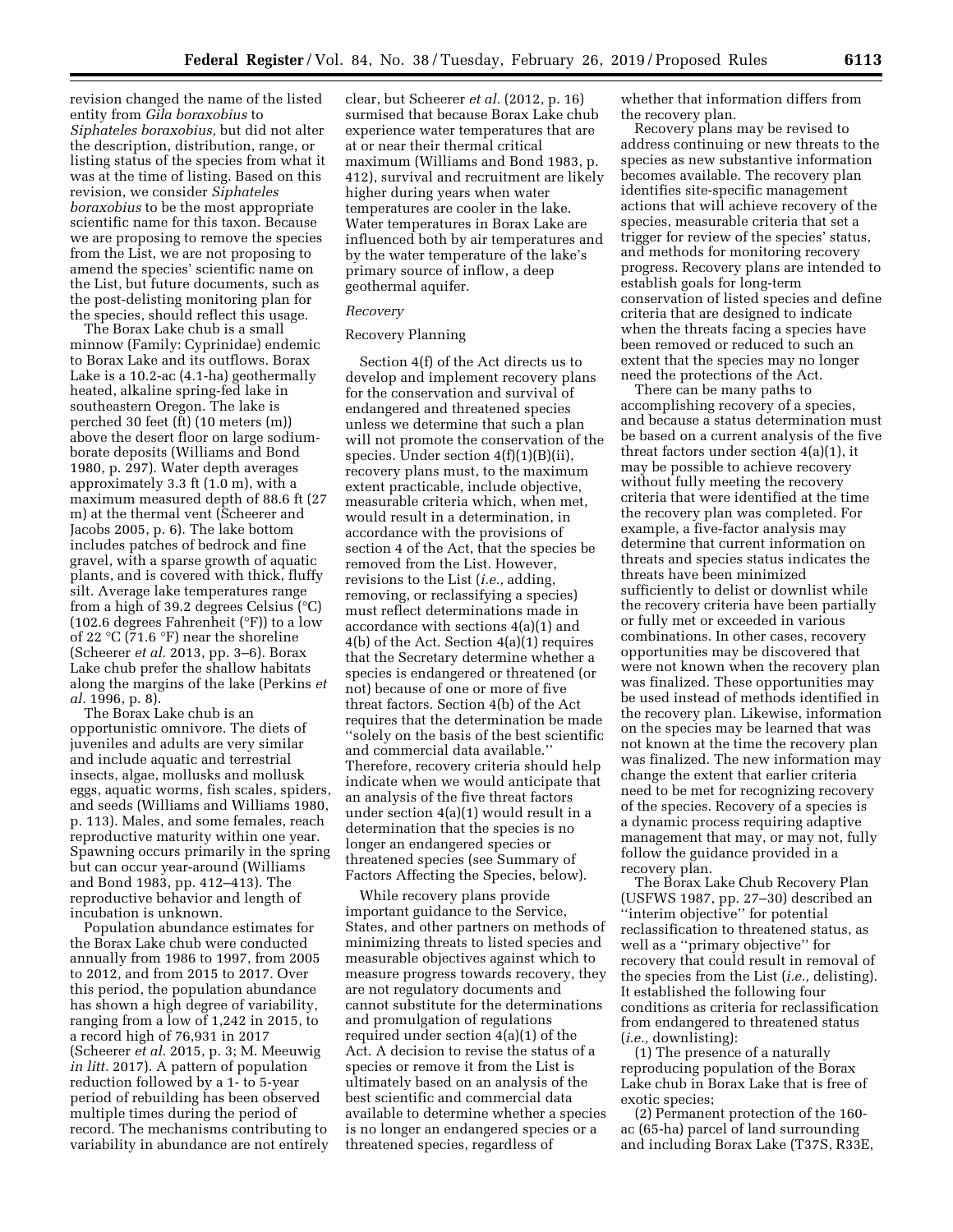sec. 14) by TNC or other appropriate public resource agency;

(3) Removal of threats to subsurface waters from geothermal energy exploration or development; and

(4) Reestablishment of ponds and natural marshes adjacent to Borax Lake in order to create more chub habitat, and reestablishment of Lower Borax Lake by waters from Borax Lake in order to create more habitat.

The recovery plan stated that conditions to meet the primary objective of recovery (*i.e.,* delisting) include the above four downlisting conditions as well as the following six additional conditions:

(1) A viable, self-sustaining population of Borax Lake chub, which is defined as a naturally sustaining population that is free of exotic species and fluctuates in size within the seasonal ranges observed in 1986–1987;

(2) Permanent protection of the 160 ac (65-ha) parcel of land to the north of Borax Lake (T37S, R33E, sec. 11) by TNC or another appropriate public resource agency;

(3) Withdrawal of Borax Lake waters from appropriations (*i.e.,* diversion and use under water right);

(4) Establishment of a fence around the 640-ac (259-ha) critical habitat area to prevent vehicle entry;

(5) Establishment of monitoring programs to survey habitat and fish population status; and

(6) Lack of any new threats to the species or ecosystem for 5 consecutive years.

### Recovery Plan Implementation

Significant conservation objectives that address the primary threats to the Borax Lake chub have been accomplished through implementing the 1987 recovery plan, including protection of the Borax Lake ecosystem from disturbances through acquisition of key private lands, protection of subsurface and surface waters, closure of fragile lands to vehicle access, removal of livestock grazing, monitoring, and other recovery actions. The following discussion summarizes information on recovery actions that have been implemented under each downlisting and delisting criterion.

### Downlisting Criteria

*Downlisting Criterion 1: The presence of a naturally reproducing population of Borax Lake chub in Borax Lake that is free of exotic species.* This criterion has been met. To be considered naturally reproducing, Borax Lake chub need to reproduce in their natural habitat in Borax Lake with no human intervention, such as supplementation with hatchery-

or aquarium-raised fish. The Borax Lake chub population has never been supplemented with hatchery- or aquarium-raised fish and continues to reproduce naturally on an annual basis. In the 3 decades Borax Lake chub have been monitored, there has been only one documented occurrence of an exotic fish species. In 2013, an ODFW biologist observed a nonnative fish that was believed to be a bass given observed morphology (Scheerer *et al.* 2013, pp. 2– 3, 9–10). Subsequent efforts to capture or observe this fish or other nonnative fishes were unsuccessful, and none has been seen in subsequent monitoring. The survival in Borax Lake of this nonnative fish, or of any other commonly introduced nonnative fishes, is unlikely given the geothermally heated high water temperatures.

We consider this criterion met based on the lack of need for conservation actions supporting the species' reproductive success and the fact that only a single occurrence of a nonnative species has been documented. As noted above, we determined the likelihood of survival of this nonnative fish was low, and no observations or detections of this or other nonnative fishes have been made during subsequent surveys. See *Delisting Criterion 1* and *C. Disease or Predation* for additional discussion regarding the potential for exotic species introduction into Borax Lake.

*Downlisting Criterion 2: Permanent protection for the 160-acre parcel of land surrounding and including Borax Lake (T37S, R33E, sec. 14) by TNC or other appropriate public resource agency.* This criterion has been met. In 1983, TNC leased two 160-ac (65-ha) private land parcels, one surrounding Borax Lake and the other immediately to the north. In 1993, TNC acquired both parcels. TNC also acquired subsurface mineral rights to the land surrounding Borax Lake. TNC designated the land surrounding Borax Lake, and the 160-ac (65-ha) parcel to the north, as a preserve for the purpose of conserving the Borax Lake ecosystem. With the purchase of the two parcels by TNC, all lands designated as critical habitat are in public or conservation ownership. The diversion of water for irrigation and livestock grazing within designated critical habitat ceased. TNC no longer permits vehicular access to the preserve except for access for people with disabilities or for scientific research.

In addition to the above, in 1983, the BLM designated 520 ac (210 ha) of public land surrounding Borax Lake as an ''area of critical environmental concern'' (ACEC) to protect Borax Lake chub and its habitat. In 2005, the record of decision for the resource management plan for the Andrews Resource Area added 80 ac (32 ha), for a total 600-ac (243-ha) Borax Lake ACEC (BLM 2005a, p. 70). Following this designation, the area was fenced to exclude livestock grazing. The lake is now completely enclosed by fencing, including most of the 640 ac (259 ha) of designated critical habitat, except for a small portion that serves as a parking area for pedestrian access to the lake.

*Downlisting Criterion 3: Removal of threats to subsurface waters from geothermal energy exploration or development.* This criterion has been met. While this criterion does not identify a geographic area for which threats of geothermal energy exploration or development should be removed, the recovery plan's step-down outline and narrative describing recovery actions clearly identify this criterion as pertaining to Borax Lake and two 160 ac (65-ha) parcels of private land surrounding Borax Lake (USFWS 1987, pp. 30–45). These lands were eventually purchased by TNC and designated critical habitat for Borax Lake chub, thereby removing the threat of geothermal development within close proximity to Borax Lake. Although the recovery plan did not explicitly call for removal of potential geothermal development threats outside of designated critical habitat, the Service has acknowledged that geothermal development outside critical habitat, but in proximity to Borax Lake, may constitute a potential threat (USFWS 2012, p. 24).

Numerous geologic studies have been conducted in the vicinity of Borax Lake, yet there is limited detailed information regarding the extent of the geothermal aquifer and the configuration of geothermal fluid flow pathways surrounding Borax Lake (Schneider and McFarland 1995, entire; Fairley *et al.*  2003, entire; Fairley and Hinds 2004, pp. 827–828; Cummings 1995, pp. 12– 19). As such, the best available scientific information does not allow us to determine the precise geographic distance over which geothermal development may represent a threat to the Borax Lake chub and the Borax Lake ecosystem. Given the lack of scientific information (*i.e.,* depth, extent, source of water, etc.) on the Borax Lake aquifer, a reasonable position is that geothermal development outside of critical habitat may represent a potential threat to Borax Lake chub and that the closer the development is to critical habitat, the greater the likelihood that development could affect the Borax Lake chub and the Borax Lake ecosystem.

With the passage of the Steens Mountain Cooperative Management and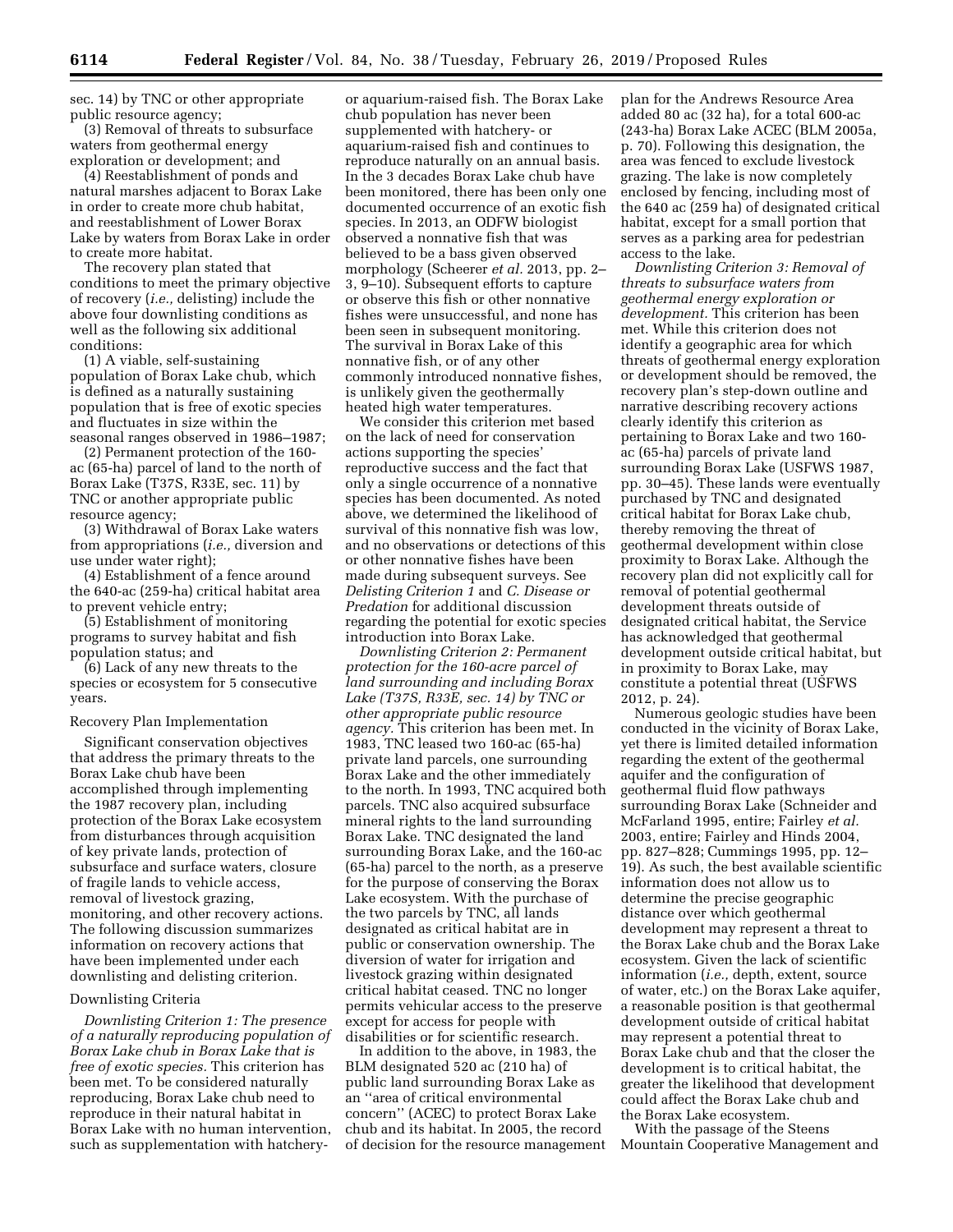Protection Act of 2000 (Steens Act; 16 U.S.C. 460nnn *et seq.*) and the completion of the Steens Andrews Resource Management Plan, the BLM has withdrawn the Alvord Known Geothermal Resource Area from mineral and geothermal exploration and development (BLM 2005a, p. 49). The Steens Act congressionally designated a ''mineral withdrawal area'' encompassing approximately 900,000 ac (364,217 ha) on BLM-administered lands. The mineral withdrawal area contains the majority of the Alvord Known Geothermal Resource Area (Alvord KGRA), including Borax Lake and surrounding public lands, with the exception of 332 ac (134 ha) of BLMadministered land located approximately 4.5 mi (7.2 km) from Borax Lake (BLM 2005a, p. I–2; BLM 2005b, p. 4).

Private lands within the vicinity of Borax Lake are not affected by the mineral withdrawal. Approximately 2,000 ac (809 ha) of privately owned lands occur within a radius of approximately 1 to 3 mi (1.6 to 4.8 km) from Borax Lake. Based on geothermal development investigated by various entities over the last 3 decades, it is reasonable to assume that future geothermal development may be explored on private land in the vicinity of Borax Lake. However, as of 2018 there are no active proposals in place for such development (A. Mauer, *in litt.*  2018).

The most recent exploration for geothermal resource development occurred in 2008, when the BLM received an inquiry from Pueblo Valley Geothermal LLC regarding permitting processes for geothermal exploratory drilling and the potential for developing a geothermal electrical generation plant in the Alvord Lake basin potentially within 3 to 5 mi (4.8 to 8.0 km) of Borax Lake. Pueblo Valley Geothermal LLC submitted a proposal to the BLM on January 31, 2012, for a binary geothermal plant that would produce 20 to 25 megawatts. Pueblo Valley Geothermal LLC also sought to acquire approximately 3,360 ac (1,360 ha) of BLM land via land exchange in order to develop their project. The BLM responded with a letter (Karges *in litt.*  2012) explaining that the BLM-managed lands surrounding the private lands under lease are part of the Leasable and Saleable mineral withdrawal enacted by the Steens Act and implemented under the Steens Mountain Cooperative Management and Protection Area Resource Management Plan. The BLM informed Pueblo Valley Geothermal LLC that they would not be able to complete an exchange for various reasons,

including: (1) Difficulties in proposing and mitigating a project that would alter land designated as Visual Resource Management Class 2 (the visual resource management objective for class 2 is to retain the existing character of the landscape, and the level of change to the characteristic landscape should be low); (2) the lack of time and staffing to complete a feasibility analysis; and (3) the BLM's requirement that the exchange demonstrate a clear public benefit. The BLM suggested the best route would be to find a geothermal resource outside of the mineral withdrawal area and pursue exploration and development there. Pueblo Valley Geothermal LLC subsequently has become inactive and filed to dissolve their LLC status in the State of Oregon on December 26, 2013.

As stated previously, although the passage of the Steens Act designated a mineral withdrawal area on public lands surrounding Borax Lake, it does not include 322 ac (134 ha) of BLMadministered lands and 2,000 ac (809 ha) of private land located within a radius of approximately 1 to 4.5 mi (1.6 to 7.24 km) from Borax Lake. Therefore, while we view this downlisting criterion as having been met, we acknowledge there remains a potential for geothermal development on lands not formally withdrawn from geothermal or mineral development in the Alvord Basin and that future development of these resources constitutes a potential threat to Borax Lake chub. That said, we have determined the likelihood of this threat becoming operative in the foreseeable future is low.

See *Delisting Criterion 3* and *D. The Inadequacy of Existing Regulatory Mechanisms* for additional discussion regarding the threat of geothermal resource development.

*Downlisting Criterion 4: Reestablishment of ponds and natural marshes adjacent to Borax Lake in order to create more chub habitat, and reestablishment of Lower Borax Lake by waters from Borax Lake in order to create more habitat.* This criterion has been met with the exception of the reestablishment of Lower Borax Lake. However, the 5-year review (USFWS 2012, pp. 7, 26) concluded that Lower Borax Lake does not provide suitable habitat for Borax Lake chub due to desiccation during summers with low precipitation and to unsuitable habitat in the winter due to freezing. As a result, we no longer consider reestablishment of Lower Borax Lake to be a necessary action for Borax Lake chub recovery.

Numerous actions to maintain lake levels and restore natural outflows have occurred at Borax Lake since the Borax Lake chub was listed. Begun in 1983, TNC, with assistance from the BLM and the ODFW, repaired holes in the northern and eastern shorelines of the lake, and deepened the outflow channel on the southwestern shoreline to promote flow to Lower Borax Lake (USFWS 1987, p. 23). In 1984, the Service and TNC manually constructed several channels diverting water from the southwestern outflow channel into the adjacent marsh (USFWS 1987, p. 25). By 2003, there was no open-water connection between Borax Lake and Lower Borax Lake, but Lower Borax Lake did contain water at that time (Williams and Macdonald 2003, p. 7).

The only habitat outside of Borax Lake that provides habitat for Borax Lake chub is the wetland (referred to as ''the marsh'' in the 1982 listing rule (47 FR 43957; October 5, 1982)) to the south of Borax Lake, the overflow channel that connects the wetland to Borax Lake, and a second overflow channel on the northern end of the lake. Although the wetland at times maintains water yearround, water levels are variable and are influenced by a groundwater vent in the wetland and overflow from Borax Lake. The seasonal pattern and overall contribution of groundwater inputs to the wetland are not understood. In September 2015, the wetland was dry, due in part from reduced flow from Borax Lake caused by a vegetation plug in the overflow channel and presumably no or reduced contribution from groundwater. Later that fall, the wetland was observed to be full, presumably due to increased groundwater inputs. In response to the reduced flow in the overflow channel, the ODFW manually removed vegetation in spring 2016, to provide a more consistent flow through the overflow channel (P. Scheerer 2016, pers. comm.). Therefore, while groundwater inputs to the wetland are unpredictable, the increased flow through the overflow channel due to manual vegetation removal by the ODFW is anticipated to increase the likelihood of maintaining habitat in the wetland for the Borax Lake chub. While the wetland and several overflow channels do not represent a large amount of habitat for the Borax Lake chub, they are potentially important cool-water refuge habitats during periods of above-average air temperatures when suitable cool-water habitat in Borax Lake may be reduced. An associated discussion can be found under *Delisting Criterion 1* and *A. The Present or Threatened Destruction,*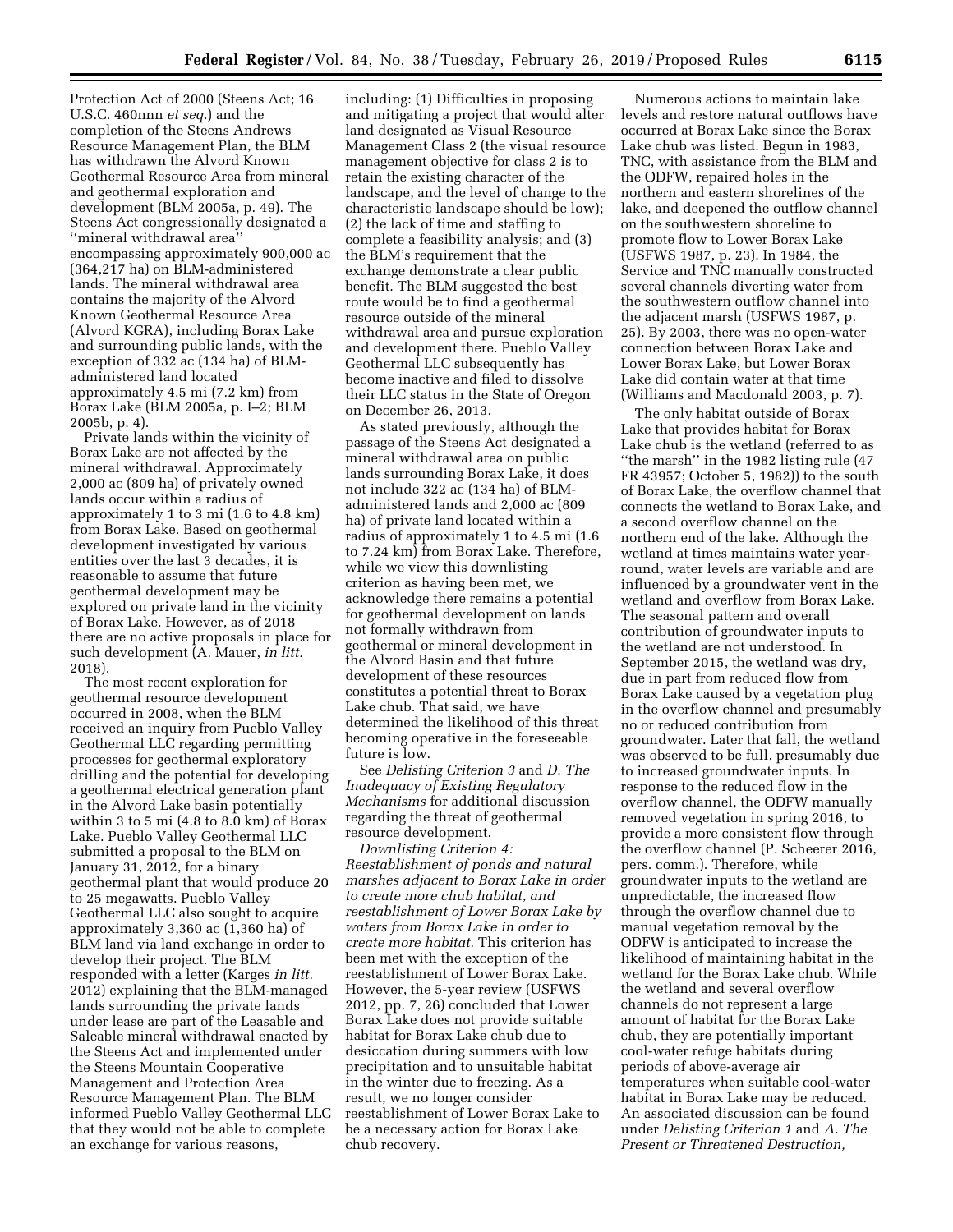# *Modification, or Curtailment of Its Habitat or Range* in this proposed rule.

# Delisting Criteria

In addition to the four downlisting criteria, the recovery plan also identified six additional criteria for delisting.

*Delisting Criterion 1: A viable, selfsustaining population of Borax Lake chub, which is defined as a naturally sustaining population that is free of exotic species and fluctuates in size within the seasonal ranges observed in 1986 to 1987.* This criterion has been met. Data collected from 1986 through 2017 show a self-sustaining population persists at Borax Lake. (In 2013 and 2014, surveys were not conducted based on an assessment of the need for annual population data in relation to potential take associated with monitoring.) The population is naturally sustaining without the need for supplementation, such as propagation in a hatchery or in aquaria.

The Borax Lake chub is a species that demonstrates high annual variability in population abundance, ranging from a low of 1,242 estimated fish in 2015, to a high of 76,931 in 2017 (see table, below). As recently as 2010 and 2011, the population estimates were 25,489 and 26,571, respectively. Prior to 2015, the lowest population estimate was 4,132 in 1988. Such population variability, with opportunistic

demographic resilience, is relatively common for small desert fishes (Winemiller 2005, pp. 878–879). In the case of the Borax Lake chub, population variation likely results from a combination of short life span and occurrence in water temperatures at the edge of the species' thermal tolerance. Given our improved knowledge of natural variability as described above, we have concluded that the portion of this delisting criterion that called for population levels to fluctuate within the narrow range of population estimates conducted in 1986 and 1987 is unrealistic, and is no longer reasonable to maintain as a recovery goal for this species.

TABLE OF POPULATION MARK—RECAPTURE ESTIMATES FOR BORAX LAKE CHUB FROM 1986 TO 2017, INCLUDING ADJUSTED LINCOLN-PETERSON AND HUGGINS CLOSED CAPTURE MODELS (1)

| Year $(2)$ | Estimate | Lower 95%<br>confidence<br>limit | Upper 95%<br>confidence<br>limit |
|------------|----------|----------------------------------|----------------------------------|
| 1986       | 15,276   | 13,672                           | 17,068                           |
|            | 8,578    | 7.994                            | 9,204                            |
|            | 4,132    | 3,720                            | 4,589                            |
|            | 14,052   | 13,016                           | 15,172                           |
|            | 19,165   | 18,117                           | 20,273                           |
|            | 33,000   | 31.795                           | 34,251                           |
|            | 25,255   | 24,170                           | 26,388                           |
|            | 35,650   | 34,154                           | 37,212                           |
|            | 13,421   | 12,537                           | 14,368                           |
| 1995       | 35,465   | 33,533                           | 37,510                           |
| 1996       | 8,259    | 7,451                            | 9,153                            |
| 1997       | 10,905   | 10.377                           | 11,459                           |
| 2005       | 14,680   | 12.585                           | 17,120                           |
| 2006       | 8,246    | 6.715                            | 10,121                           |
| 2007       | 9,384    | 7.461                            | 11.793                           |
| 2008       | 12,401   | 10,681                           | 14,398                           |
| 2009       | 14,115   | 12,793                           | 15,573                           |
| 2010       | 25,489   | 23.999                           | 27,071                           |
| 2011       | 26,571   | 24.949                           | 28,301                           |
| 2012       | 9,702    | 9,042                            | 10,452                           |
| 2015       | 1,242    | 1.077                            | 1,456                            |
| 2016       | 9,003    | 8,045                            | 10,560                           |
|            | 76,931   | 68,444                           | 86,952                           |

(1) Adjusted Lincoln-Peterson and Huggins closed capture models are referenced in Scheerer *et al.* 2012, p. 7. See Salzer 1992, p. 17; Salzer 1997, no pagination; Scheerer and Bangs 2011, p. 4; Scheerer *et al.* 2012, pp. 6–7; Scheerer *et al* 2015, p. 3; Scheerer *et al.* 2016, p. 5; and M. Meeuwig *in litt.* 2017.

(2) Surveys were not conducted from 1998 to 2004, and from 2013 to 2014.

In the summer of 2015, above-average air temperatures may have influenced water temperatures in Borax Lake, causing a population decline. In 2016, however, perhaps supported by cooler air and water temperatures, the population estimate rebounded to over 9,000 individuals (Scheerer *et al.* 2016, p. 3). These observations indicate that temperature may annually affect Borax Lake chub survival and abundance in Borax Lake. Borax Lake chub frequently experience water temperatures that are at or near their thermal critical maximum of 34.5  $°C$  (94.1 °F) (Williams and Bond 1983, p. 412). Therefore,

Borax Lake chub survival and recruitment appear to be higher during years when lake temperatures are cooler. In prior years, when Borax Lake's daily maximum water temperatures were substantially cooler than the 12-year average (for example, in 2010 and 2011, there were fewer days above the 12-year mean), Borax Lake chub abundance estimates exceeded 25,000 fish and were some of the highest abundance estimates recorded (Scheerer *et al.* 2016, p. 8). Borax Lake water temperatures were substantially higher than the 12-year average in June and July of 2015. The elevated

temperatures may have contributed to the substantial decline in Borax Lake chub abundance observed between 2012 and 2015 (Scheerer *et al.* 2016, p. 9). In late July through the rest of the summer 2015, and in the mid to late summer of 2016, water temperatures in the lake were typically at or below the 12-year average, which may have contributed to improved Borax Lake chub survival and the significant increase in abundance (625 percent) observed in 2016 (Scheerer *et al.* 2016, p. 8). The population estimate in 2017 was 76,931, the largest count on record (M. Meeuwig *in litt.* 2017). While air and water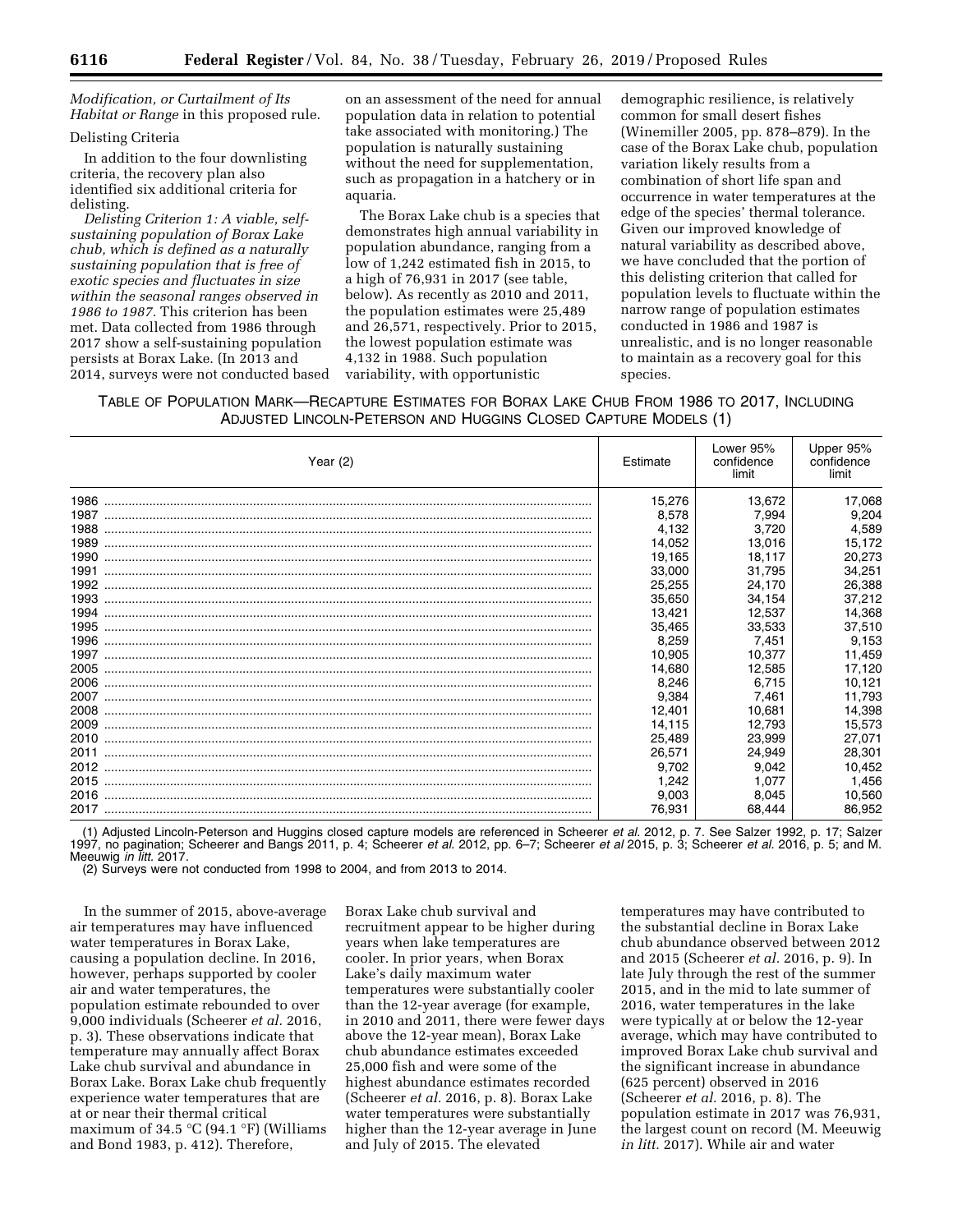temperature information for 2017 has not been analyzed, given the recent trend of increasing abundance and prior observations, we speculate lake temperatures were likely cooler than the 12-year average during 2017. Thus, while the 2015 estimate of 1,242 fish represents the lowest estimate on record, the pattern of variability observed over 3 decades of monitoring population abundance underscores the resiliency of this species and its ability to rebound quickly (see table, above).

With one exception, periodic surveys since 2005 have not identified any exotic species within Borax Lake (Scheerer and Jacobs 2005, 2006, 2007, 2008, 2009, and 2010; Scheerer and Bangs 2011; Scheerer *et al.* 2012, 2015, and 2016). However, in 2013, during shoreline surveys conducted by the ODFW, biologists noted a large fish with paired dorsal fins (presumably a bass) (Scheerer *et al.* 2013, p. 10). No additional sightings of the bass occurred during the ODFW surveys (S. Hurn *in litt.* 2014, unpaginated) or during subsequent efforts to capture the bass (see *C. Disease or Predation,* below). Survival of the bass is believed to be unlikely given the high water temperatures in Borax Lake. No known occurrence of disease or predation affecting the population of Borax Lake chub has occurred since the time of listing (47 FR 43957; October 5, 1982). The best available scientific data indicate Borax Lake chub are a viable, self-sustaining population in habitat currently free from exotic species.

*Delisting Criterion 2: Permanent protection for the 160-acre parcel of land to the north of Borax Lake (T37S, R33E, sec. 11) by TNC or other appropriate public resource agency.*  This criterion has been met. In 1983, TNC leased two 160-ac (65-ha) private land parcels, one surrounding Borax Lake and the other immediately to the north of the lake. TNC purchased these two parcels in 1993, placing both parcels in public or conservation ownership and protection.

*Delisting Criterion 3: Withdrawal of Borax Lake waters from appropriations.*  This criterion has been met. With the acquisition of Borax Lake by TNC, surface waters on their land cannot be appropriated by others. Additionally, in 1991, the ODFW filed an application for the water rights to Borax Lake for conservation purposes. The water right was certified and issued to the Oregon Water Resources Department on December 16, 1998, for the purpose of providing habitat for the Borax Lake chub (Oregon Water Resources Department *in litt.* 2018).

*Delisting Criterion 4: Establishment of a fence around the 640-acre critical habitat area to prevent vehicle entry.*  This criterion has been mostly met. The Andrews/Steens Resource Area, Burns District BLM, has constructed facilities to modify public access and enhance public understanding of the Borax Lake area. The Burns District BLM closed access roads in the vicinity of Borax Lake, realigned the fence surrounding Borax Lake to limit vehicle access, and designated visitor parking. Partial funding for the fencing project came from the BLM's Threatened and Endangered Species Recovery Fund, an initiative started in 2010 that supports projects targeting key recovery actions for federally listed and candidate species occurring on BLM lands. The BLM plans to install interpretive signs at the designated parking area (USFWS *et al.* 2018, p. 7). The lake is now completely enclosed by fencing, although approximately 30 ac (12 ha) of critical habitat remains outside the fenced portion of the critical habitat, leaving approximately 0.6 mi (1 km) of road accessible to vehicles within designated critical habitat. The remaining area of the critical habitat will remain unfenced to provide for vehicle access, parking, and interpretative signs, while still protecting the Borax Lake environment. The BLM and ODFW will continue to assess the effectiveness of the vehicle closure for protection of the Borax Lake area. Barring any new information indicating that the existing fencing is insufficient to protect the Borax Lake chub, fencing of the remaining critical habitat appears to be unnecessary.

*Delisting Criterion 5: Establishment of monitoring programs to survey habitats and fish population status.* This criterion has been met. Numerous studies of the ecology and habitat of Borax Lake have been conducted (Salzer 1992; Scoppettone *et al.* 1995; Furnish *et al.* 2002; Scheerer and Jacobs 2005, 2006, 2007, 2008, 2009, 2010; Scheerer and Bangs 2011; Scheerer *et al.* 2012, 2013). TNC conducted abundance estimates from 1986 through 1997. The ODFW conducted mark-recapture population surveys from 2005 through 2012, and again in 2015 and 2016; developed a survey protocol; and recommended a long-term monitoring strategy (Scheerer and Jacobs 2005, 2006, 2007, 2008, 2009, 2010; Scheerer and Bangs 2011; Scheerer *et al.* 2012, 2013, 2015, 2016). The ODFW also conducted surveys to monitor the condition of the lake shoreline, outflows, and adjacent wetlands. Additional physical data, including

hydrologic information, substrate mapping, outflow monitoring, tracking of water levels, and geological and slope stability, were gathered in the 1990s (Scoppettone *et al.* 1995; Wilson 2000).

The Service, ODFW, and BLM collaboratively developed the Borax Lake Chub CMP to outline individual agency roles and responsibilities, and commitments into the future, regarding Borax Lake chub, the Borax Lake ecosystem, and surrounding lands (USFWS *et al.* 2018). While this proposed rule does not rely on the CMP, the CMP significantly enhances progress made towards meeting this delisting criterion and other delisting criteria, including ongoing conservation actions.

*Delisting Criterion 6: Lack of any new threats to the species or ecosystem for 5 consecutive years.* This criterion has been met. Although this proposed rule identifies climate change as a new potential stressor in the future, we have determined it is not operative on the species or its habitat currently, and is not anticipated to negatively affect the species in the foreseeable future. While potential increases in ambient air temperatures may cause warming of Borax Lake water or, more accurately, slow the cooling of the geothermal waters, we anticipate that thermal refuge associated with shallow margin habitat and cool and cold water vents in the lake along with the species' ability to rebound quickly following periods of higher than normal air and water temperatures, will provide resilience against any future potential effects of climate change. See our discussion under *A. The Present or Threatened Destruction, Modification, or Curtailment of Its Habitat or Range,*  below, for a more detailed description on potential effects of climate change.

# **Summary of Factors Affecting the Species**

Section 4 of the Act and its implementing regulations (50 CFR part 424) set forth the procedures for listing species, reclassifying species, or removing species from listed status. ''Species'' is defined by the Act as including any species or subspecies of fish or wildlife or plants, and any distinct vertebrate population segment of fish or wildlife that interbreeds when mature (16 U.S.C. 1532(16)). A species may be determined to be an endangered or threatened species because of any one or a combination of the five factors described in section 4(a)(1) of the Act: (A) The present or threatened destruction, modification, or curtailment of its habitat or range; (B) overutilization for commercial, recreational, scientific, or educational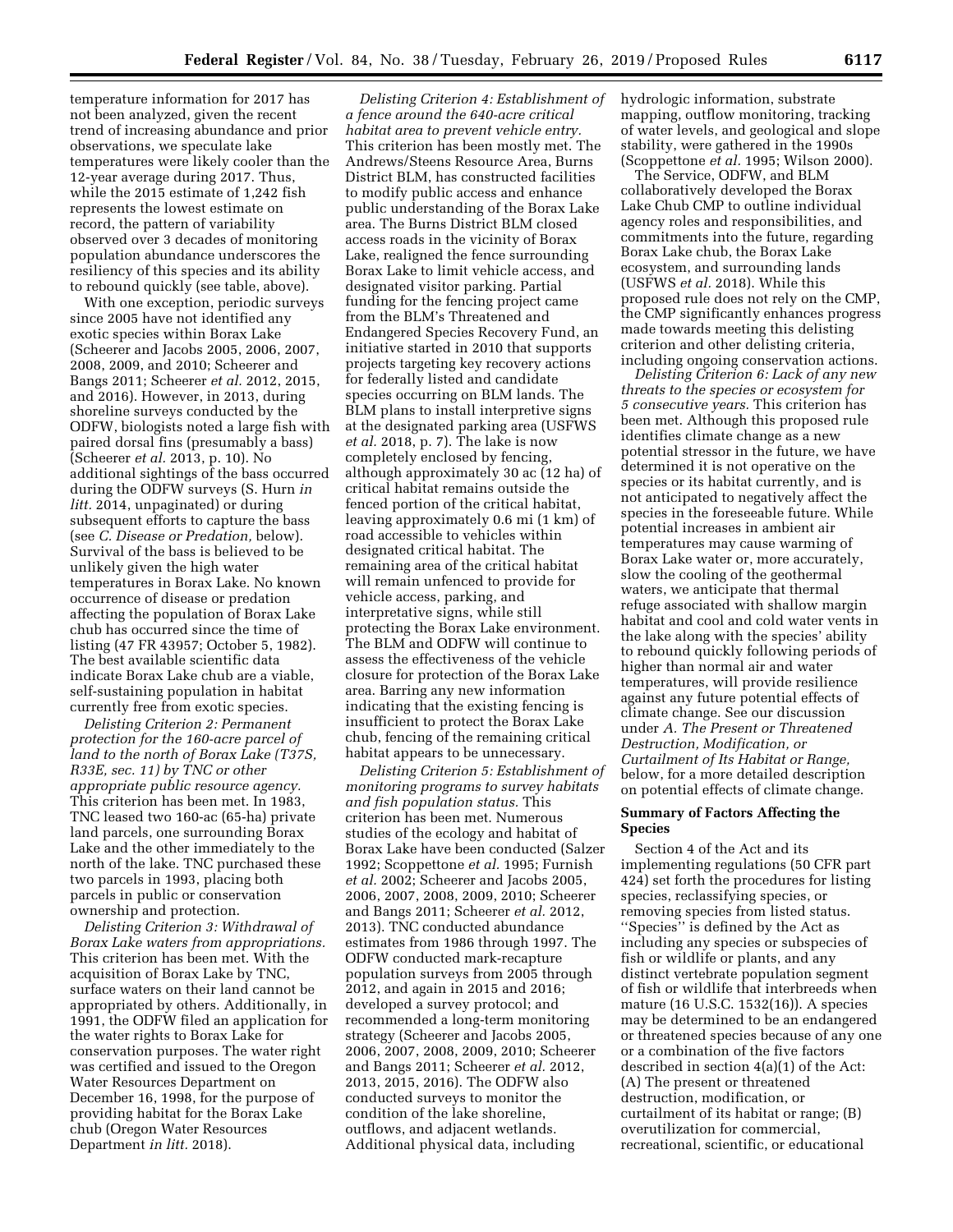purposes; (C) disease or predation; (D) the inadequacy of existing regulatory mechanisms; or (E) other natural or human made factors affecting its continued existence. We must consider these same five factors in delisting a species. We may delist a species according to 50 CFR 424.11(d) if the best available scientific and commercial data indicate that the species is neither endangered nor threatened for the following reasons: (1) The species is extinct; (2) the species has recovered and is no longer endangered or threatened; and/or (3) the original scientific data used at the time the species was classified were in error.

A recovered species is one that no longer meets the Act's definition of endangered or threatened. Determining whether a species is recovered requires consideration of the same five categories of threats specified in section 4(a)(1) of the Act. For species that are already listed as endangered or threatened, this analysis of threats is an evaluation of both the threats currently facing the species and the threats that are reasonably likely to affect the species in the foreseeable future following delisting or downlisting (*i.e.,*  reclassification from endangered to threatened) and the removal or reduction of the Act's protections.

A species is ''endangered'' for purposes of the Act if it is in danger of extinction throughout all or a ''significant portion of its range'' and is "threatened" if it is likely to become endangered within the foreseeable future throughout all or a ''significant portion of its range.'' The word ''range'' in the significant portion of its range phrase refers to the general geographical area in which the species occurs at the time a status determination is made. For the purposes of this analysis, we will evaluate whether the currently listed species, the Borax Lake chub, should be considered endangered or threatened.

The Act does not define the term ''foreseeable future.'' For the purpose of this proposed rule, we define the ''foreseeable future'' to be the extent to which, given the amount and substance of available data, we can anticipate events or effects, or reliably extrapolate threat trends, such that we reasonably believe that reliable predictions can be made concerning the future as it relates to the status of the Borax Lake chub. In considering the foreseeable future as it relates to the status of the Borax Lake chub, we consider the factors affecting the Borax Lake chub, historical abundance trends, and ongoing conservation efforts. Our period of record for monitoring the Borax Lake chub and its associated habitat extends

upwards of 30 years which, when combined with our knowledge of factors affecting the species, allows us to reasonably predict future conditions, albeit with diminishing precision over time. Given the best available scientific and commercial information, for the purposes of this proposed rule we consider the foreseeable future for Borax Lake chub to be a range of 20 to 30 years.

We also expect the ODFW, BLM, and TNC to continue to manage Borax Lake and to conserve Borax Lake chub for the foreseeable future. This expectation is based on the fact that for over 3 decades, the ODFW, BLM, and TNC have taken actions benefiting the Borax Lake chub and the Borax Lake ecosystem.

In considering what factors might constitute threats, we must look beyond the exposure of the species to a particular factor to evaluate whether the species may respond to the factor in a way that causes actual impacts to the species. If there is exposure to a factor and the species responds negatively, the factor may be a threat, and during the status review, we attempt to determine how significant a threat it is. The threat is significant if it drives or contributes to the risk of extinction of the species, such that the species warrants listing as endangered or threatened as those terms are defined by the Act. However, the identification of factors that could impact a species negatively may not be sufficient to compel a finding that the species warrants listing. The information must include evidence sufficient to suggest that the potential threat is likely to materialize and that it has the capacity (*i.e.,* it should be of sufficient magnitude and extent) to affect the species' status such that it meets the definition of endangered or threatened under the Act.

In examining threats to narrowly distributed endemic species such as Borax Lake chub, we must also consider that natural rarity (*i.e.,* a species that only exists in one or a few locations, thought it may be abundant there), in and of itself, does not constitute a threat under the Act. Natural rarity may increase risk or vulnerability if threats are operative on the species or its habitat now or in the foreseeable future, but rarity alone, in the absence of an operative threat, does not warrant protection to a species under the Act.

In the following analysis, we evaluate the status of the Borax Lake chub through the five-factor analysis of threats currently affecting, or that are likely to affect, the species within the foreseeable future.

# *A. The Present or Threatened Destruction, Modification, or Curtailment of Its Habitat or Range*

At the time of listing in 1982 (47 FR 43957; October 5, 1982), the primary threats to the Borax Lake chub consisted of potential impacts from geothermal energy development on BLM and private lands near Borax Lake, diversion of the lake's outflows by alteration of the shoreline crust, and potential development of a recreation facility. Since the time of listing, actions have been taken to reduce or eliminate these threats, as discussed below. We also include an analysis of the effects of climate change as a potential threat in the foreseeable future.

# Recreation, Water Diversion, and Shoreline Habitat Alteration

The recreation facility discussed in the 1982 listing rule was never developed, and acquisition of the property by TNC eliminated the potential for development of a recreation facility at the Borax Lake site (Williams and Macdonald 2003, p. 12).

The ODFW filed for water rights at Borax Lake in 1991, and that water right is now certified to the Oregon Water Resources Department, to prevent further attempts at diverting the water and to ensure maintenance of the water elevation in Borax Lake (see *Delisting Criterion 3* discussion, above). The purpose of the water right is to provide the required habitat conditions for Borax Lake chub. The right is established under Oregon Revised Statute 537.341, with a priority date of August 21, 1991. The right is limited to the amount of water necessary to maintain a surface water elevation of 4,081 ft (1,244 m) above mean sea level. For purposes of water distribution, the instream right shall not have priority over human or livestock consumption. The right has been recorded in the State record of Water Right Certificates as 75919 (Oregon Water Resources Department *in litt.* 2018).

The 160-ac (65-ha) private land parcel containing Borax Lake was purchased by TNC in 1993. Subsurface mineral rights are included. Since TNC acquisition, surface waters on their land, upon which Borax Lake is located, can no longer be appropriated by others. Additionally, TNC ended the practice of actively diverting surface water from the eastern side of the lake to reduce the impact from prior water diversions. The BLM designated the adjacent 600 ac (243 ha) of public lands as an ACEC for the conservation of Borax Lake chub, and the area was fenced to exclude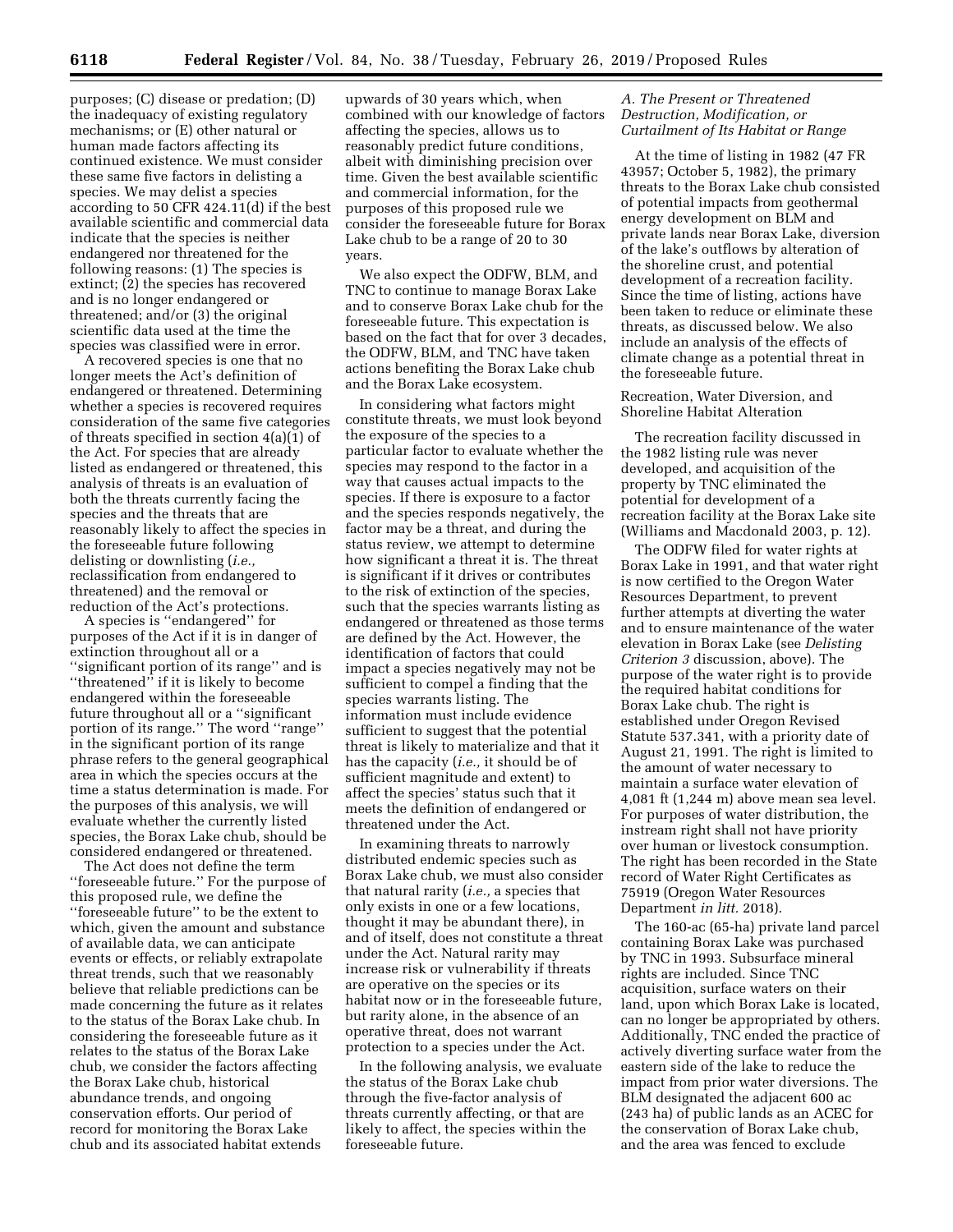livestock grazing (see *Downlisting Criterion 2* discussion, above).

Off-road vehicle damage along the lake shoreline has been documented in the past (Scheerer and Jacobs 2005, p. 6; 2006, p. 7; 2007, p. 6; 2008, p. 6; 2009, p. 8; 2010, p. 4; Scheerer and Bangs 2011, p. 9; Scheerer *et al.* 2012, p. 13; Scheerer *et al.* 2013, p. 6). As a result, in 2011, the BLM and TNC completed a perimeter fence surrounding the lake and most of the associated critical habitat to exclude unauthorized vehicles, and in 2013, they installed locks on all access gates. Due to the completion of the perimeter fence, the threat to Borax Lake chub and its habitat from shoreline habitat alteration by vehicles has been addressed.

### Geothermal Development

Geothermal exploration and development has been pursued in the Alvord Known Geothermal Resource Area and specifically in the vicinity of Borax Lake from the early 1970s (Wassinger and Koza 1980, p. 1) to 2013. The Alvord Known Geothermal Resource Area is a 176,835-ac (71,563 ha) area within the Alvord Basin (Wassinger and Koza 1980, p. 7). Development of geothermal resources was considered in 1980, and exploratory wells were drilled in 1982 (47 FR 43957; October 5, 1982). In 1994, Anadarko proposed additional geothermal exploration and development, and the BLM prepared a notice of intent to prepare an environmental impact statement (EIS). After receiving public scoping comments, Anadarko withdrew its development proposal, and no EIS was written (T. Geisler 2009, pers. comm.).

The passage of the Steens Act in 2000, and the finalization of the BLM Resource Management Plan (RMP) (BLM 2005a, p. 71), withdrew mineral and geothermal resources from development on Federal lands within the Alvord Known Geothermal Resource Area. The BLM retained 332 ac (134 ha) of land with high potential for geothermal resources west of Fields and within 4.5 mi (7.2 km) of Borax Lake open for leasable mineral and geothermal development (BLM 2005a, p. I–2). Private lands within this area are not affected by the mineral withdrawal.

In 2008, the BLM and DOGAMI received inquiries on behalf of private landowners in Alvord Basin regarding the development of geothermal resources. The BLM was contacted regarding electrical transmission and right-of-way (ROW) access to cross BLM lands in order to explore and develop commercial geothermal electrical power (K. Bird 2008, pers. comm.). The

developer, Pueblo Valley Geothermal LLC, met with the BLM in 2008, to discuss their interest in obtaining an ROW permit to access private land and construct a power plant. Although the Steens Act and subsequent RMP withdrew the Alvord Known Geothermal Resource Area from geothermal development, the RMP could allow a ROW permit because the area in question is not within the Cooperative Management and Protection Area boundary. ROWs are a valid use of public lands under sections 302 and 501 of the Federal Land Policy and Management Act of 1976 (43 U.S.C. 1701 *et seq.*), as amended (BLM 2005a, p. 59). The BLM would be responsible under the National Environmental Policy Act (42 U.S.C. 4321 *et seq.*) to analyze any proposed ROW project, including the connected actions, such as exploratory well drilling and power line construction.

The proposed power plant was anticipated to generate 1 to 10 megawatts. Pueblo Valley Geothermal LLC acquired a 53-year lease on approximately 2,000 ac (809 ha) from landowners located south of Alvord Lake, and within 3 mi (4.8 km) and as close as 1 mi (1.6 km) from Borax Lake (P. Hall 2009, pers. comm.). Pueblo Valley Geothermal LLC also placed an advertisement in the publication ''Geothermal Energy Weekly'' seeking investors for a 20- to 25-megawatt geothermal facility (Geothermal Energy Association 2010, no pagination). The developer indicated in 2011 that they were progressing with resource assessments regarding the total megawatt and economic potential (P. Hall 2011, pers. comm.). No formal permit applications were received by the BLM or DOGAMI in 2011 (R. Houston 2008, pers. comm.; 2010, pers. comm.; R. Houston *in litt.* 2011), and as of 2018 we are not aware of such (A. Mauer, *in litt.* 2018).

Pueblo Valley Geothermal LLC submitted an informal proposal to the BLM on January 31, 2012, seeking to acquire 3,360 ac (1,360 ha) of BLM land in the vicinity of the Borax Lake geothermal aquifer in the interest of developing an air-cooled binary geothermal plant to produce 20 to 25 megawatts of electricity (T. McLain *in litt.* 2012). The BLM responded with a letter on March 14, 2012, explaining that due to various reasons including resource concerns, funding, and staffing priorities, such a land exchange was not feasible at that time (Karges *in litt.*  2012). Pueblo Valley Geothermal LLC indicated to us that the proposal to develop geothermal energy on private land in the vicinity of Borax Lake was

not active (P. Hall 2014, pers. comm.). The Oregon Secretary of State Office maintains an online business registry of Limited Liability Company (LLC) companies. The list was consulted, and we found that the company, Pueblo Valley Geothermal LLC, filed an article of dissolution on December 26, 2013. A review of the Harney County Assessor's property records show that 320 ac (129 ha) of land previously leased by Pueblo Valley LLC, which is approximately 1 mi (1.6 km) west of Borax Lake, is now owned by Oregon Geothermal LLC. We do not have any new information on permit applications from Oregon Geothermal LLC or any other new geothermal proposals that may arise in the foreseeable future.

Potential impacts resulting from geothermal development that were identified at the time of listing include effects to water elevation in Borax Lake due to the interconnecting aquifers or springs. Drilling could disrupt the hot water aquifer that supplies Borax Lake. Potential impacts from geothermal energy drilling could include changes to the aquifer pressure or temperature and the potential to lessen or eliminate inflows to the lake from the geothermal aquifer. Changes to water flow and water temperature may have an adverse impact on the Borax Lake chub. Although the species tolerates thermal waters, excessive warming of the lake's water could cause adverse effects, and, at extremes, would be lethal to the Borax Lake chub.

In summary, proposals to develop geothermal energy resources in the Borax Lake vicinity have occurred sporadically in the 1970s, in the 1980s, in 1994, and in 2008 through 2012. However, none of these proposals has moved forward with permitting and implementation over a 4-decade period, and this history leads us to conclude that the likelihood of geothermal energy development now and in the foreseeable future is low. Furthermore, while geothermal development in the vicinity of Borax Lake has been considered a potential threat to the Borax Lake chub, the precise effects of possible geothermal development on the species are uncertain and unpredictable. The potential effects to the species would depend upon the specifics, such as the scale of the project and proximity to Borax Lake, of any geothermal energy development that might proceed to the implementation phase. Depending on the particular circumstances of any particular project, such development could potentially have a negative effect on the species, or it might have no or negligible effects. The effects of any future geothermal project proposal on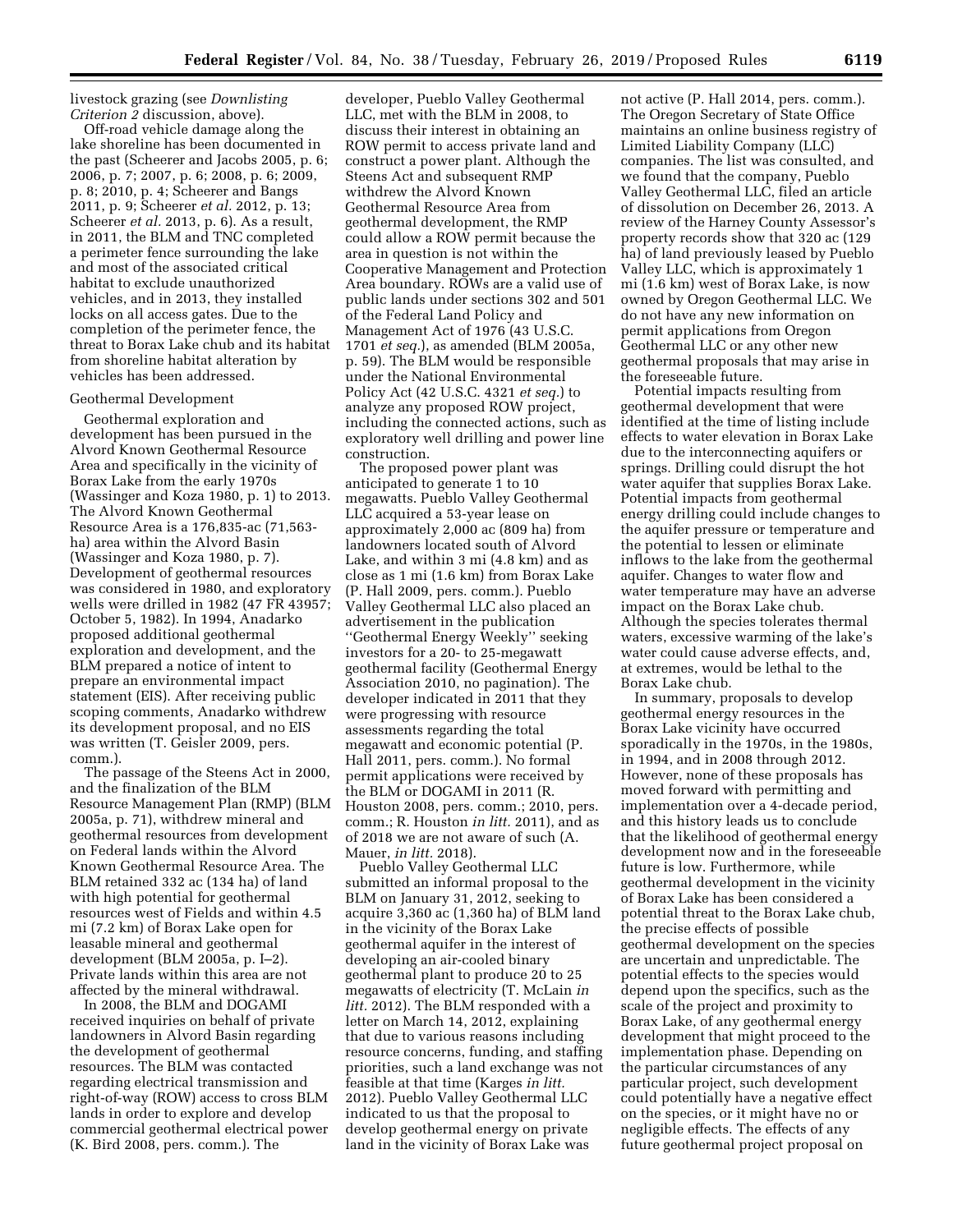Borax Lake chub would be assessed based on specific project details and other data available at the time. If an assessment suggested a future geothermal project would likely cause significant risk to Borax Lake and the well-being of Borax Lake chub, and existing regulatory mechanisms did not deter or result in modifications to the development to minimize or eliminate likelihood of impacts to the chub, we have the discretion to use the emergency listing authorities under section 4(b)(7) of the Act, such as we used in the May 28, 1980, emergency listing of Borax Lake chub (45 FR 35821). The possibility of geothermal development in the vicinity of Borax Lake will continue to represent a potential threat to Borax Lake chub and its habitat, but we have determined the likelihood of this threat becoming operative in the foreseeable future is low.

# Effects of Climate Change

The terms ''climate'' and ''climate change'' are defined by the Intergovernmental Panel on Climate Change (IPCC). ''Climate'' refers to the mean and variability of different types of weather conditions over time, with 30 years being a typical period for such measurements, although shorter or longer periods also may be used (IPCC 2007, p. 78). The term ''climate change'' thus refers to a change in the mean or variability of one or more measures of climate (*e.g.,* temperature or precipitation) that persists for an extended period, typically decades or longer, whether the change is due to natural variability, human activity, or both (IPCC 2007, p. 78). Various types of changes in climate can have direct or indirect effects on species. These effects may be positive, neutral, or negative and they may change over time, depending on the species and other relevant considerations, such as the effects of interactions of climate with other variables (*e.g.,* habitat fragmentation) (IPCC 2007, pp. 8–14, 18–19). In our analysis, we use expert judgment to weigh relevant information, including uncertainty, in our consideration of various aspects of climate change.

As is the case with all stressors we assess, even if we conclude that a species is currently affected or is likely to be affected in a negative way by one or more climate-related impacts, it does not necessarily follow that the species meets the definition of an ''endangered species'' or a ''threatened species'' under the Act. If a species is listed as endangered or threatened, knowledge regarding the vulnerability of the species to, and known or anticipated

impacts from, climate-associated changes in environmental conditions can be used to help devise appropriate strategies for its recovery.

Global climate projections are informative and, in some cases, the only or the best scientific information available for us to use. However, projected changes in climate and related impacts can vary substantially across and within different regions of the world (*e.g.,* IPCC 2007, pp. 8–12). Therefore, we use ''downscaled'' projections when they are available and have been developed through appropriate scientific procedures, because such projections provide higher resolution information that is more relevant to spatial scales used for analyses of a given species (see Glick *et al.* 2011, pp. 58–61, for a discussion of downscaling).

With regard to our analysis for the Borax Lake chub, we evaluated downscaled projections from the National Climate Change Viewer (Alder and Hostetler 2014, 2017). These projections are based on the mean of 30 models that can be used to predict changes in air temperature for the Alvord Lake basin in Harney County, Oregon. The models predict that during the period from 2025 to 2049, the July mean maximum air temperature will increase by 2.4  $\mathrm{C}(4.3 \mathrm{~}^{\circ}\mathrm{F})$  from the historical mean, and the January mean minimum air temperature will increase by 2.3  $\mathrm{C}(4.1 \mathrm{P})$ . The model predicts very little change in the mean annual precipitation and runoff for the Alvord Lake basin (Alder and Hostetler 2014, pp. 3–5; 2017, unpaginated).

Increases in ambient air temperatures may cause warming of Borax Lake water or, more accurately, slow the cooling of the geothermal waters. During the warmest times of the year, this may reduce the amount and suitability of habitat available for Borax Lake chub because Borax Lake chub use the edges of the lake, areas around cool and cold water vents within the lake, several overflow channels, and a wetland where waters are shallower and the temperatures have cooled from the geothermal source to suitable water temperatures for Borax Lake chub survival. Scheerer *et al.* (2015, p. 9) suggested there is likely a correlation between water temperatures and chub population abundance. Monitoring of lake temperatures since 2005 indicates that high population abundance in 2010 and 2011 (greater than 25,000 individuals) correspond with lake temperatures that were cooler during this period when compared to temperatures recorded in 2006 to 2009 and 2012 to 2016. Higher water

temperatures since 2012 and lower population abundance during this time provide additional evidence towards this potential relationship between water temperatures and annual survival rates (Scheerer *et al.* 2015, p. 8). The lowest estimated population abundance on record (1,242) for Borax Lake chub occurred in 2015, following unseasonably warm air and water temperatures in June and July of that year in conjunction with reduced access to cool water refugia through the overflow channel (Scheerer *et al.* 2016, p. 8). A similar die-off was suspected to have occurred in July 1987, during a period of unseasonably warm temperatures when mortalities were documented and fish were observed congregating in the coolest portions of the lake (Scheerer *et al.* 2015, pp. 6–7). In 2016, water temperatures and air temperatures were cooler than average and the overflow channel had been cleared; the population of Borax Lake chub then rebounded to an estimated 9,003 individuals (Scheerer *et al.* 2016, p. 3), similar to previous rebounds following population declines.

Although a specific analysis has not been conducted to determine the amount and suitability of thermal refuge habitat that may be available under various lake temperature conditions, information presented in Scheerer and Bangs 2011, pp. 5–8, and Scheerer *et al.*  2012, pp. 7–11, suggest the availability of shallow margin habitat around the perimeter of the lake, along with the outflow channel and wetland, likely provide thermal refuge (*i.e.,* cooler water) habitat for the species during these events. In addition, monitoring by the ODFW in 2011 and 2012 documented cool and cold water vents within portions of the lake that likely contribute to moderating lake temperatures and provide additional areas of thermal refuge (P. Scheerer, pers. comm. 2018). While there is evidence these cool and cold water vents, as well as warm and hot vents within the lake (in addition to the primary vent) vary in temperature year to year, the aggregate of these thermal refuge habitats, along with the species' ability to rebound quickly following periods of higher than normal air and water temperatures, are anticipated to provide resilience against potential future effects of climate change.

Changes to precipitation, drought, aquifer recharge, or vegetative community around Borax Lake as a result of climate change would not likely have an impact on the Borax Lake chub. Borax Lake is perched above the valley floor, there is no inflow of water from above-ground sources, and the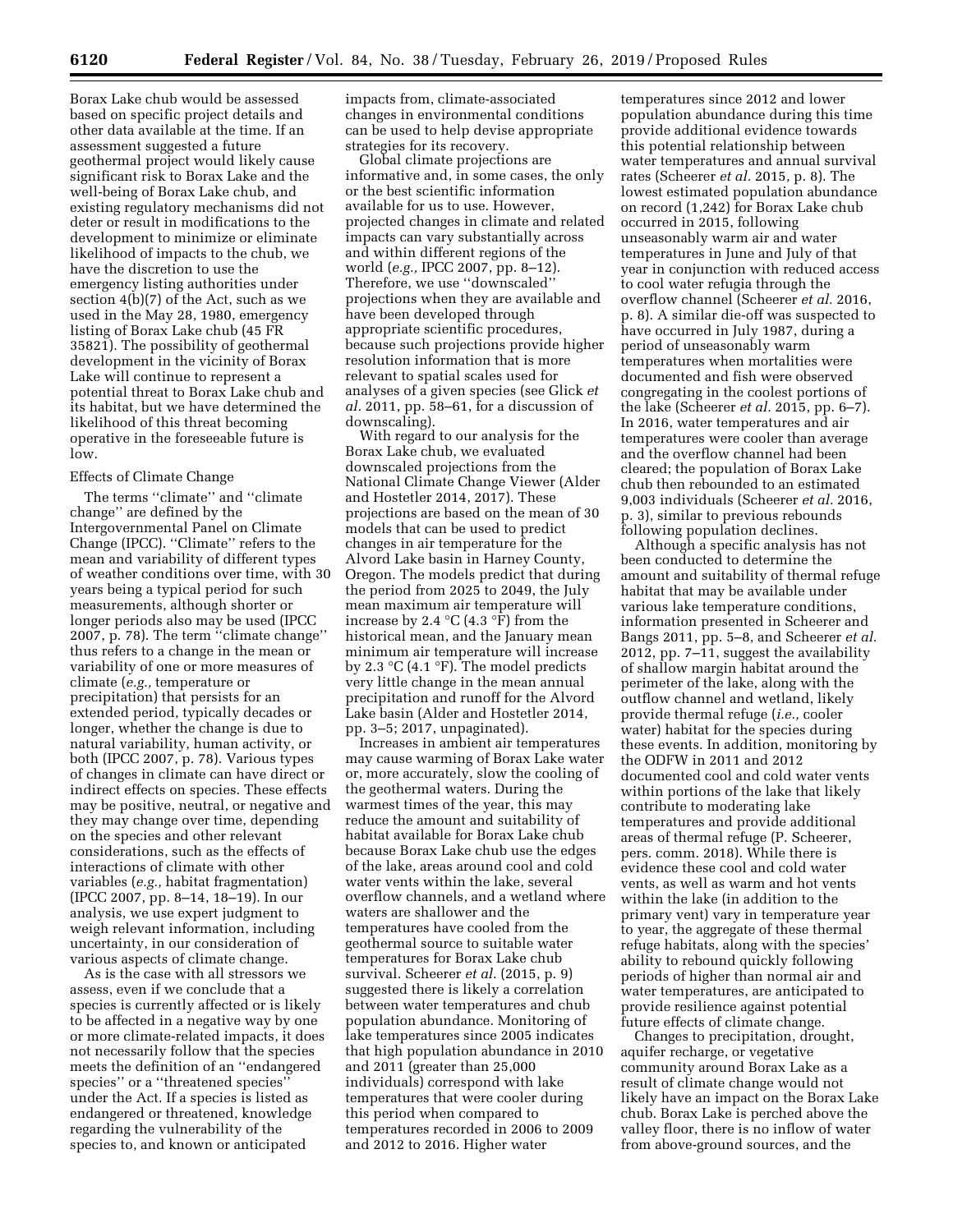vegetative community is not likely to change due to the temperature increases predicted.

### Summary of Factor A

Since the time of listing in 1982 (47 FR 43957; October 5, 1982), actions have been taken to reduce or eliminate the destruction and modification of Borax Lake chub habitat. This includes the acquisition of Borax Lake and surrounding lands by TNC, the BLM's designation of adjacent lands as an ACEC, protection of subsurface and surface waters, protection from mineral withdrawal, and closure of fragile lands to livestock grazing and unauthorized vehicle access. Although these measures have removed and minimized various threats to Borax Lake and surrounding lands, the potential for geothermal development, and consequent possible impacts to Borax Lake chub and its habitat, remains. The possibility of geothermal development in the vicinity of Borax Lake will continue to represent a potential threat to Borax Lake chub and its habitat, but we have determined the likelihood of this threat becoming operative in the foreseeable future is low.

Increase in the ambient air temperature from climate change could slow the cooling of the geothermal waters that create Borax Lake. Cooling of the waters of Borax Lake, especially the shallow margin areas including several overflow channels and the wetland, is important to the Borax Lake chub during warm times of the year given that temperatures in some areas of the lake often exceed the thermal maximum for this species (Scheerer and Bangs 2011, p. 8) reported as 34.5 degrees Celsius (94 degrees Fahrenheit) (Williams and Bond 1983, p. 412).

Above-average air temperatures in the summer of 2015 correlate with the above-average water temperatures documented in Borax Lake during the same time frame and may have contributed to the low population estimate that fall (Scheerer *et al.* 2016, p. 9). In the future, changes in water temperature due to increases in ambient air temperatures caused by climate change could result in a reduction in the amount of habitat available at suitable water temperatures, thus reducing the overall amount of habitat available for the Borax Lake chub during warm periods of the year. It is reasonable to assume the frequency of these events due to climate change may increase such that there is a possibility for consecutive year events of drought and associated abnormally warm air and water temperatures. We anticipate that thermal refuge associated with shallow

margin habitat and cool and cold water vents in the lake along with the species' ability to rebound quickly following periods of higher than normal air and water temperatures, will provide resilience against potential future effects of climate change.

# *B. Overutilization for Commercial, Recreational, Scientific, or Educational Purposes*

Overutilization for commercial, recreational, scientific, or educational purposes was not a factor in listing (47 FR 43957; October 5, 1982) and is currently not known to be a threat to the Borax Lake chub, nor is it likely to become so in the foreseeable future.

# *C. Disease or Predation*

Disease was not a factor in listing of the Borax Lake chub (47 FR 43957; October 5, 1982) and is currently not known to be a threat to Borax Lake chub, nor is it likely to become so in the foreseeable future.

Likewise, predation was not noted as a factor in the listing of Borax Lake chub (47 FR 43957; October 5, 1982). Although we do not believe predation is a threat currently or in the foreseeable future, a single observation of an exotic fish did occur in 2013 (see *Delisting Criterion 1,* above, for more discussion). Exotic fish were not observed in repeated surveys, and no known impacts to Borax Lake chub occurred. The high water temperatures in Borax Lake, which likely limited the long-term survival of this exotic fish, also limit the overall likelihood of establishment of exotic species in Borax Lake. The establishment of a perimeter fence around Borax Lake by the BLM and TNC in 2011 further reduced the likelihood of purposeful or accidental introductions of exotic species to the extent that we conclude that the threat of predation has been addressed.

As noted previously in this proposed rule, the BLM, ODFW, and the Service developed a CMP that will guide future monitoring for nonnative species, monitoring of Borax Lake chub, vehicle access restrictions, and public outreach and education (USFWS *et al.* 2018). While the CMP provides agency commitments for long-term stewardship of Borax Lake and Borax Lake chub, this proposed rule does not rely on the actions described in the CMP.

# *D. The Inadequacy of Existing Regulatory Mechanisms*

Under this factor, we examine the stressors identified within the other factors as ameliorated or exacerbated by any existing regulatory mechanisms or conservation efforts. Section 4(b)(1)(A)

of the Act requires that the Service take into account ''those efforts, if any, being made by any State or foreign nation, or any political subdivision of a State or foreign nation, to protect such species

. . .'' In relation to Factor D under the Act, we interpret this language to require the Service to consider relevant Federal, State, and Tribal laws, regulations, and other such binding legal mechanisms that may ameliorate or exacerbate any of the threats we describe in threat analyses under the other four factors or otherwise enhance the species' conservation. Our consideration of these mechanisms is described in detail within each of the threats or stressors to the species (see full discussion under this section, Summary of Factors Affecting the Species).

The following provides an overview of the existing regulatory protections that protect the Borax Lake ecosystem and Borax Lake chub.

#### The Nature Conservancy

The 160-ac (65-ha) private land parcel containing Borax Lake and the 160-ac parcel to the north were purchased by TNC in 1993. Subsurface mineral rights are included. Since TNC acquisition, surface waters on their land, upon which Borax Lake is located, can no longer be appropriated by others. Additionally, TNC ended the practice of actively diverting surface water from the eastern side of the lake to reduce the impact from prior water diversions.

#### BLM—Federal Land and Rights-of-Way

The passage of the Steens Act of 2000 and the completion of the Steens Andrews Resource Management Plan (RMP) withdrew the Alvord KGRA from mineral and geothermal exploration and development (BLM 2005). The Steens Act congressionally designated a mineral withdrawal area encompassing 900,000 ac (364,217.1 ha) of the planning area on BLM-administered lands. The mineral withdrawal area contains the majority of the Alvord KGRA, including Borax Lake and surrounding public lands, with the exception of 332 ac (134.4 ha) located approximately 4.5 mi (7.242 km) from Borax Lake (BLM 2005). Private lands within this area are not affected by the mineral withdrawal. Approximately 2,000 ac (809.4 ha) of privately owned land occur within a 3-mi (4.83-km) radius of Borax Lake and are not subject to BLM's withdrawal. The BLM has responsibility to review all applications for geothermal development within the Alvord KGRA that occur on BLM lands and some applications for development on private lands if the development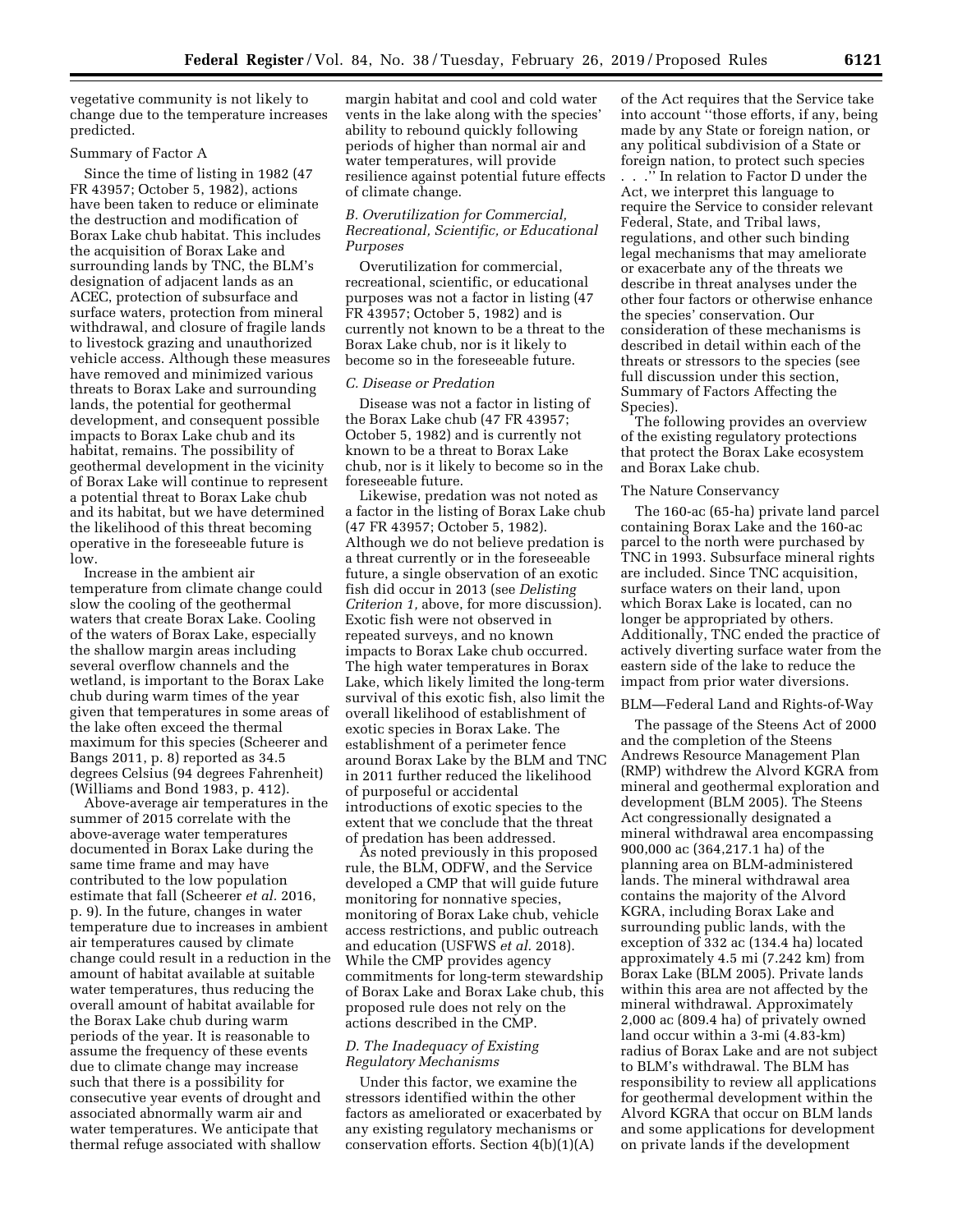requires ROW for access or transmission lines across BLM-managed lands. ROWs are a valid use of public lands under sections 302 and 501 of the Federal Land Policy and Management Act of 1976 (BLM 2005). The BLM would be responsible under the National Environmental Policy Act to analyze any proposed ROW project including the connected action (*i.e.,* energy development on private lands).

In 1983, the BLM designated 520 ac (210 ha) of public land surrounding Borax Lake as an ACEC to protect Borax Lake chub and its habitat. In 2005, the record of decision for the RMP for the Andrews Resource Area added 80 ac (32 ha), for a total 600-ac (243-ha) Borax Lake ACEC (BLM 2005a, p. 70).

Off-road vehicle damage along the lake shoreline has been documented in the past (Scheerer and Jacobs 2005, p. 6; 2006, p. 7; 2007, p. 6; 2008, p. 6; 2009, p. 8; 2010, p. 4; Scheerer and Bangs 2011, p. 9; Scheerer *et al.* 2012, p. 13; Scheerer *et al.* 2013, p. 6). As a result, in 2011, the BLM and TNC completed a perimeter fence surrounding the lake and most of the associated critical habitat to exclude unauthorized vehicles, and in 2013, they installed locks on all access gates. Due to the completion of the perimeter fence, the threat to the Borax lake chub from shoreline habitat alteration by vehicles has been addressed.

# State of Oregon, Department of Geology and Mineral Industries (DOGAMI)

In Oregon, Oregon Revised Statute (ORS) chapter 522 authorizes DOGAMI to control drilling, re-drilling, and deepening of wells for the discovery and production of geothermal resources. Under this authority, a developer undertaking geothermal exploration on all land (public and private) must first obtain a permit from DOGAMI (Oregon Administrative Rule (OAR) 632–020– 0028). DOGAMI process requires circulation of any permit application to other State agencies that manage natural resources such as the Water Resources Department, ODFW, Department of Environmental Quality, State Parks and Recreation Department, Department of Land Conservation and Development, Department of State Lands, and the governing body of the county and geothermal heating district in which the well will be located (ORS 522.125(1)). Any of these agencies can suggest conditions under which a permit should be granted or denied. DOGAMI is required to take State agency comments into consideration when deciding to grant a permit (OAR 632–020–0170). As part of the conditions for geothermal development on private land, a

developer is required by DOGAMI to provide baseline information needed to show there would be no connection to geothermal or groundwater continuity in areas of environmental concern (*i.e.,*  Borax Lake or the BLM's designated ACEC near Borax Lake). Therefore, the DOGAMI is required to accept comment, and consider protective measures. This additional review through the DOGAMI process may benefit the Borax Lake chub through the addition of conservation measures necessary to obtain a permit for geothermal exploration.

State of Oregon, Oregon Department of Energy's Energy Facility Siting Council (EFSC)

The EFSC has regulatory and siting responsibility for proposed generating facilities greater than 35 megawatts in Oregon. The OAR–345–022–0040 prohibits the EFSC from issuing site certificates for energy development in protected areas such as BLM ACECs and State natural heritage areas such as TNC's Borax Lake Preserve. For proposed energy developments in unprotected areas, the EFSC applies Division 22 siting standards for fish and wildlife habitat (OAR 345–022–0060), threatened and endangered species (OAR 345–022–0070), and general standards of review (OAR 345–022– 000). Specific to Borax Lake chub, OAR 345–022–0060 requires that a proposed facility comply with the habitat mitigation goals and standards of the ODFW as defined in OAR 635–415– 0025. The ODFW defines Borax Lake chub habitat as a Habitat Category 1 under the habitat mitigation standard. The mitigation goal for Habitat Category 1 is no loss of either habitat quantity or quality. The ODFW is required to protect habitats in Category 1 by recommending or requiring: (1) Avoidance of impacts through alternatives to the proposed development action, or (2) no authorization of the proposed development action if impacts cannot be avoided. To issue a site certificate, the EFSC must find that the design, construction, and operation of the facility, taking into account mitigation, are consistent with the fish and habitat mitigation goals and standards of OAR 635–415–0025 (OAR 345–022–0060 Fish and Wildlife Habitat).

State of Oregon, Oregon Department of Fish and Wildlife

The Borax Lake chub was listed as endangered in 1987, and then reclassified to threatened in 2017 under the Oregon Endangered Species Act (Oregon ESA), which prohibits the

''take'' (killing or obtaining possession or control) of listed species without an incidental take permit. The State of Oregon determined that Borax Lake chub fit the definition of threatened rather than endangered due to substantial progress in conservation and recovery of the species. The State criteria for recovery of Borax Lake chub is met due to (1) the protected ownership by TNC; (2) natural reproductive potential is not endangered; (3) primary habitat is protected; (4) habitat is protected from commercial use; (5) public access is restricted to foot traffic; (6) no harvest is allowed; (7) only infrequent scientific or educational use occurs; (8) most surrounding land is protected from geothermal development on Federal lands; and (9) water rights of the lake were obtained by the ODFW for the purpose of conserving Borax Lake chub.

The Oregon ESA applies to actions of State agencies on State-owned or leased land, and does not impose any additional restrictions on the use of private lands (ORS 496.192). The Oregon ESA is implemented by the State independently from the Federal Endangered Species Act; thus, if finalized, this proposed rule would not directly impact the current State listing of Borax Lake chub. Under the Oregon ESA, State agencies (other than State land-owning or land-managing agencies) determine the role they may serve in contributing toward conservation or take avoidance (OAR 635–100–0150). The Oregon Endangered Species List is a nonregulatory tool that helps focus wildlife management and research with the goal of preventing species from declining to the point of extinction (ORS 496.171, 496.172, 496.176, 496.182, and 496.192).

Per OAR 635–415–0025 (Habitat Mitigation Policy), the ODFW would provide comments and recommendations on risks to all native fish and wildlife from a proposed geothermal development project in the Alvord Basin through all State and county permitting processes. If there was any indication that a proposed geothermal development project would have a geothermal or groundwater connection with Borax Lake, the ODFW would recommend that alternatives be developed or that the action not be permitted (ODFW 2012, p. 9).

The ODFW filed for water rights at Borax Lake in 1991, and that right is now certified to the Oregon Water Resources Department, to prevent further attempts at diverting the water and to ensure maintenance of the water elevation in Borax Lake (see *Delisting Criterion 3* discussion, above). The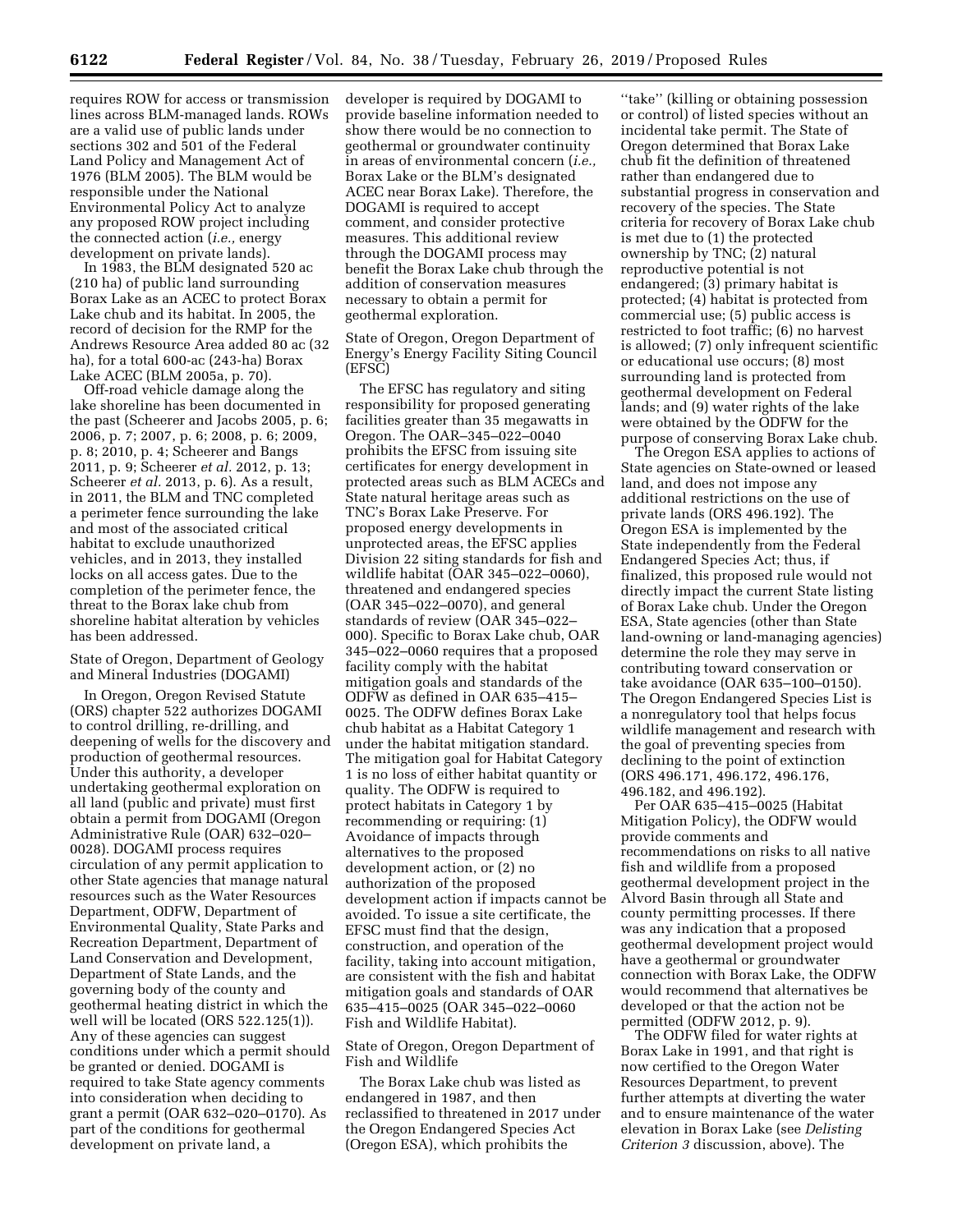purpose of the water right is to provide the required habitat conditions for the Borax Lake chub. The right is established under Oregon Revised Statute 537.341, with a priority date of August 21, 1991. The right is limited to the amount of water necessary to maintain a surface water elevation of 4,081 ft (1,244 m) above mean sea level. For purposes of water distribution, the instream right shall not have priority over human or livestock consumption. The right has been recorded in the State record of Water Right Certificates as 75919.

Thus, the protections of the Oregon ESA, ODFW policy on geothermal development permitting, and the establishment of a dedicated water right for conservation at Borax Lake provide for significant ongoing protection and allow for critical review of future development projects.

# Summary of Factor D

Conservation ownership of Borax Lake and surrounding lands by TNC (320 ac; 129 ha), withdrawal of Borax Lake waters from appropriation, the mineral withdrawal within the Alvord KGRA under the 2000 Steens Act, and the mineral withdrawal and management guidelines under the BLM's ACEC around Borax Lake (600 ac; 243 ha) provide significant regulatory protections to the Borax Lake ecosystem that would remain unchanged should this proposal to delist the Borax Lake chub be finalized. While State and Federal regulatory mechanisms exist that would protect the Borax Lake ecosystem from potential effects of development of geothermal resources on 2,000 ac (809 ha) of private land in proximity to Borax Lake, these regulatory mechanisms do not guarantee a development proposal would not legally proceed to implementation. However, these regulatory mechanisms ensure State and Federal natural resource agencies will be made aware of any proposals moving forward for permitting (*e.g.,* DOGAMI) and that comments by applicable State and Federal resource agencies will be considered. As noted previously, DOGAMI requires geothermal developers to provide baseline information to show there would be no connection to geothermal or groundwater in areas of environmental concern (*e.g.,* Borax Lake or the BLM's designated ACEC near Borax Lake). Similarly, the EFSC requires that a proposed facility comply with the habitat mitigation goals and standards of the ODFW as defined in OAR 635–415– 0025. These regulatory mechanisms do not completely remove potential risk to

the Borax Lake chub from geothermal development, but they do reduce the likelihood of impact from development on private lands in the vicinity of Borax Lake.

# *E. Other Natural or Manmade Factors Affecting Its Continued Existence*

The 1982 listing rule (47 FR 43957; October 5, 1982) did not identify any other natural or human-made factors affecting Borax Lake chub or its habitat. No threats have arisen under this threat factor since that time, and none is anticipated in the foreseeable future. Potential impacts of climate change are addressed in this proposed rule under *A. The Present or Threatened Destruction, Modification, or Curtailment of Its Habitat or Range,*  above.

# *Overall Summary of Factors Affecting the Borax Lake Chub*

The primary factors that threatened the Borax Lake chub at the time of listing (47 FR 43957; October 5, 1982) were potential impacts from geothermal energy development, diversion of the lake's outflows by alteration of the shoreline crust, and potential development of a recreation facility. Most of these threats or potential threats have been removed or ameliorated by implementing actions identified in the Borax Lake Chub Recovery Plan (see the discussion of downlisting criteria under *Recovery,* above). Actions that have been taken to reduce or eliminate the destruction and modification of Borax Lake chub habitat (Factor A) include acquisition of Borax Lake by TNC, the BLM's designation of adjacent lands as an ACEC, protection of subsurface and surface waters, protection from mineral withdrawal, and closure of fragile lands to livestock grazing and unauthorized vehicle access.

Proposals to develop geothermal energy resources in the Borax Lake vicinity have occurred sporadically over the last 4 decades, and for that reason, it is reasonable to expect additional proposals to develop geothermal energy are likely in the foreseeable future. However, none of these proposals has moved forward with implementation over a 4-decade period, and this history leads us to conclude that the likelihood of geothermal energy development in the vicinity of Borax Lake in the foreseeable future is low. Furthermore, while geothermal development in the vicinity of Borax Lake is considered a potential threat to Borax Lake chub, the precise effects of possible geothermal development on the species are uncertain and unpredictable given the unknown nature of geothermal fluids

and their behavior deep underground. The response of the species would depend upon the specifics of any geothermal energy development that might proceed to the implementation phase (*e.g.,* scale of the project and proximity to Borax Lake). Depending on the circumstances of any particular project, such development could potentially have a negative effect on the species or it might have no or negligible effects. The possibility of geothermal development in the vicinity of Borax Lake will continue to represent a potential threat to Borax Lake chub and its habitat, but we have determined the likelihood of this threat becoming operative in the foreseeable future is low.

An increase in ambient air temperatures due to climate change may reduce the amount and suitability of habitat for Borax Lake chub during the warmest times of the year (June through August) due to water temperatures that can meet or sometimes exceed thermal maximums for the species. However, shallow-water thermal refuge habitats around the margins of Borax Lake (the overflow channel and wetland), cool and cold water vents within the lake, along with the species' ability to rebound quickly following periods of low population abundance, are expected to provide resilience against potential future effects of climate change to the Borax Lake chub.

Factor B (overutilization for commercial, recreational, scientific, or educational purposes), Factor C (disease and predation), and Factor E (other natural or manmade factors affecting its continued existence) were not identified as threat factors in the listing of Borax Lake chub in 1982 (47 FR 43957; October 5, 1982), and these factors are currently not known to be threats to the Borax Lake chub now or in the foreseeable future.

We conclude that existing regulatory mechanisms (Factor D) provide significant protections to Borax Lake chub and its habitat, especially on Federal lands, and address most of the reasons that the species was listed. No regulatory mechanisms are in place that fully prevent geothermal development on private lands in the vicinity of Borax Lake. However, we determined that this potential threat is not likely to manifest in the foreseeable future; therefore, no threats remain that require regulatory mechanisms to address them in the event that the species were delisted and the protections of the Act were no longer in place.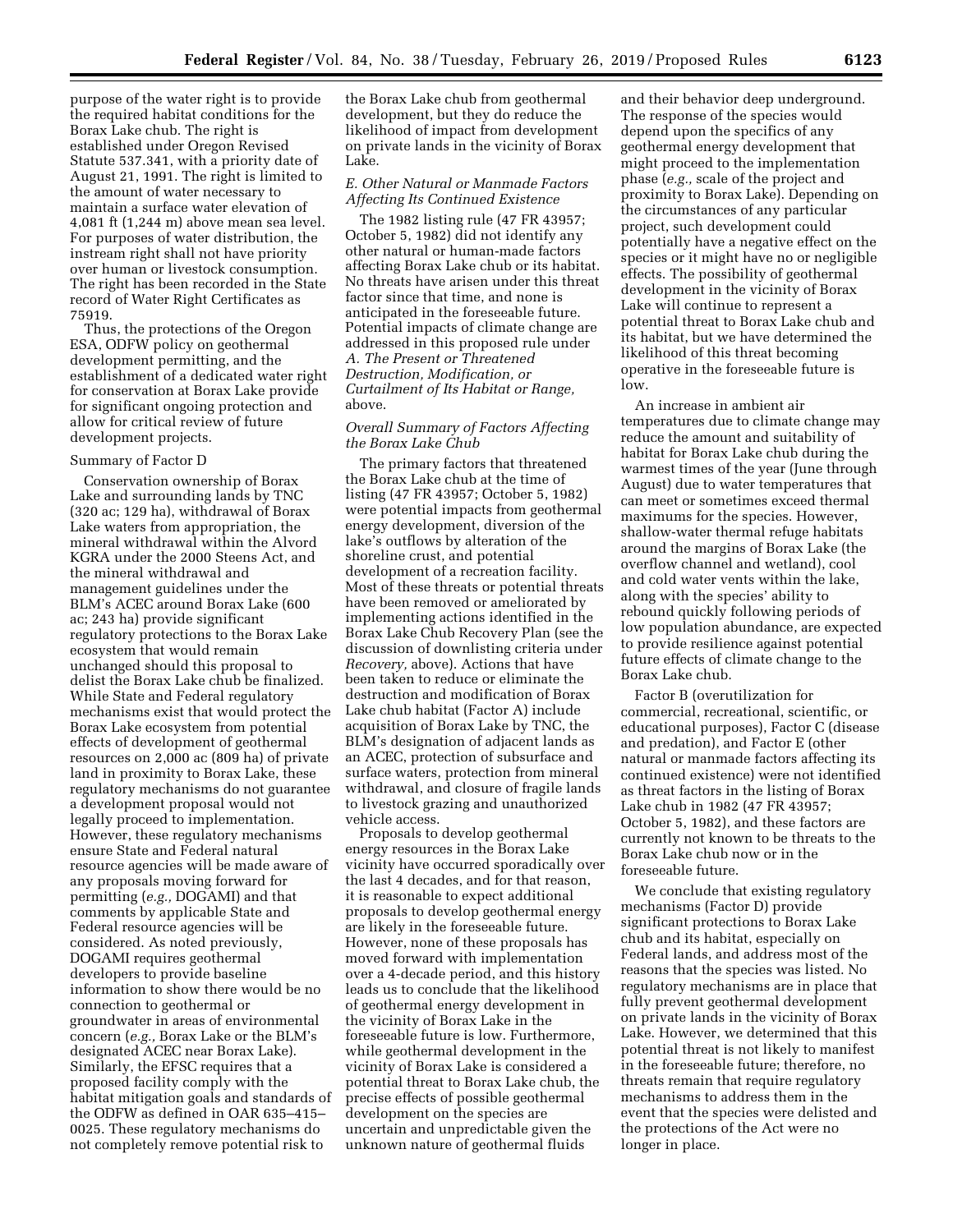# **Proposed Determination of Species Status**

### *Introduction*

Section 4 of the Act (16 U.S.C. 1533), and its implementing regulations at 50 CFR part 424, set forth the procedures for determining whether a species is an endangered species or threatened species and should be included on the Federal Lists of Endangered and Threatened Wildlife and Plants (listed). The Act defines an endangered species as any species that is ''in danger of extinction throughout all or a significant portion of its range'' and a threatened species as any species ''that is likely to become an endangered species within the foreseeable future throughout all or a significant portion of its range.'' The Act requires that we determine whether a species meets the definition of ''endangered species'' or ''threatened species'' because of any of the following factors:

(A) The present or threatened destruction, modification, or curtailment of its habitat or range;

(B) Overutilization for commercial, recreational, scientific, or educational purposes;

(C) Disease or predation;

(D) The inadequacy of existing regulatory mechanisms; or

(E) Other natural or manmade factors affecting its continued existence.

# *Determination of Status Throughout All of the Species' Range*

As required by section 4(a)(1) of the Act, we conducted a review of the status of the Borax Lake chub and assessed the five factors to evaluate whether it is endangered or threatened throughout all of its range. We examined the best scientific and commercial information available regarding the past, present, and future threats faced by the species. Significant threats identified at the time of listing (47 FR 43957; October 5, 1982) have been eliminated or reduced. We conclude that under Factor A (the present or threatened destruction, modification, or curtailment of its habitat or range), the possibility of geothermal development in the vicinity of Borax Lake will continue to represent a potential threat to Borax Lake chub and its habitat, but we have determined the likelihood of this threat becoming operative in the foreseeable future is low. We did not identify any other threats from development on private lands in the vicinity of Borax Lake. We have identified climate change as a new potential threat to Borax Lake chub, but the magnitude and frequency of this potential threat is generally unknown at this time. We conclude that Factor B

(overutilization for commercial, recreational, scientific, or educational purposes) and Factor C (disease or predation) are not threats to Borax Lake chub. We conclude that under Factor D (the inadequacy of existing regulatory mechanisms), the existing regulatory mechanisms provide significant protections to Borax Lake chub and its habitat, especially on Federal lands, but they do not address potential impacts of geothermal development on private lands. However, as discussed above, we have determined that the likelihood of the threat of geothermal development in the vicinity of Borax Lake becoming operative in the foreseeable future is low; therefore, no regulatory mechanisms are needed to address this potential threat. All of these threats apply similarly throughout the range of the species in Borax Lake.

Thus, after assessing the best available information, we conclude that the Borax Lake chub is not currently in danger of extinction, and is not likely to become so within the foreseeable future throughout all of its range.

Because we have determined that the Borax Lake chub is not in danger of extinction or likely to become so in the foreseeable future throughout all of its range, we will consider whether there are any significant portions of its range in which the species is in danger of extinction or likely to become so in the foreseeable future.

# *Determination of Status Throughout a Significant Portion of Its Range*

Under the Act and our implementing regulations, a species may warrant listing if it is in danger of extinction or likely to become so in the foreseeable future throughout all or a significant portion of its range (SPR). Having determined that the Borax Lake chub is not in danger of extinction now or likely to become so in the foreseeable future throughout all of its range, we now consider whether it may be in danger of extinction or likely to become so in the foreseeable future in an SPR. The range of a species can theoretically be divided into portions in an infinite number of ways, so we first screen the potential portions of the species' range to determine if there are any portions that warrant further consideration. To do this, we look for portions of the species' range for which there is substantial information indicating that: (1) The portion may be significant, and (2) the species may be in danger of extinction or likely to become so in the foreseeable future in that portion. A portion only warrants further consideration if there is substantial information that both of these statements are true for that

portion. Therefore, for a particular portion, if we determine that there is not substantial information that one of these statements is true, then the species does not warrant listing because of its status in that portion of its range.

We evaluated the range of the Borax Lake chub to determine if any area may be a significant portion of the range. The Borax Lake chub is a narrow endemic that occurs in Borax Lake in the Alvord Basin. The historical known natural range of the Borax Lake chub is limited to Borax Lake and associated outflows and wetlands. Based on the small range of the Borax Lake chub, approximately 10.2-ac (4.1-ha), we determined that the species is a single, contiguous population and that there are no separate areas of the range that are likely to be of greater biological or conservation importance than any other areas due to natural biological reasons alone. Therefore, there is not substantial information that logical, biological divisions exist that would support delineating one or more portions within the species' range.

Based on our determination that no natural biological divisions are delineating separate portions of the Borax Lake chub population, we conclude that there are no portions of the species' range for which both (1) the portions are likely to be significant and (2) the species is likely to be in danger of extinction or likely to become so in the foreseeable future in those portions. This makes it unnecessary for us to undertake any further consideration or analysis of whether this species is endangered or threatened throughout an SPR. We conclude therefore that there is no significant portion of the species' range where it is an endangered species or a threatened species. Our approach to analyzing SPR in this determination is consistent with the court's holding in *Desert Survivors* v. *Department of the Interior,* No. 16–cv–01165–JCS, 2018 WL 4053447 (N.D. Cal. Aug. 24, 2018).

Our review of the best available scientific and commercial information indicates that the Borax Lake chub is not in danger of extinction nor likely to become endangered within the foreseeable future throughout all or a significant portion of its range. Therefore, we find that the Borax Lake chub does not meet the definition of a threatened species, and we propose to remove the Borax Lake chub from the List.

### **Effects of the Proposed Rule**

This proposal, if made final, would revise 50 CFR 17.11(h) by removing the Borax Lake chub from the Federal List of Endangered and Threatened Wildlife.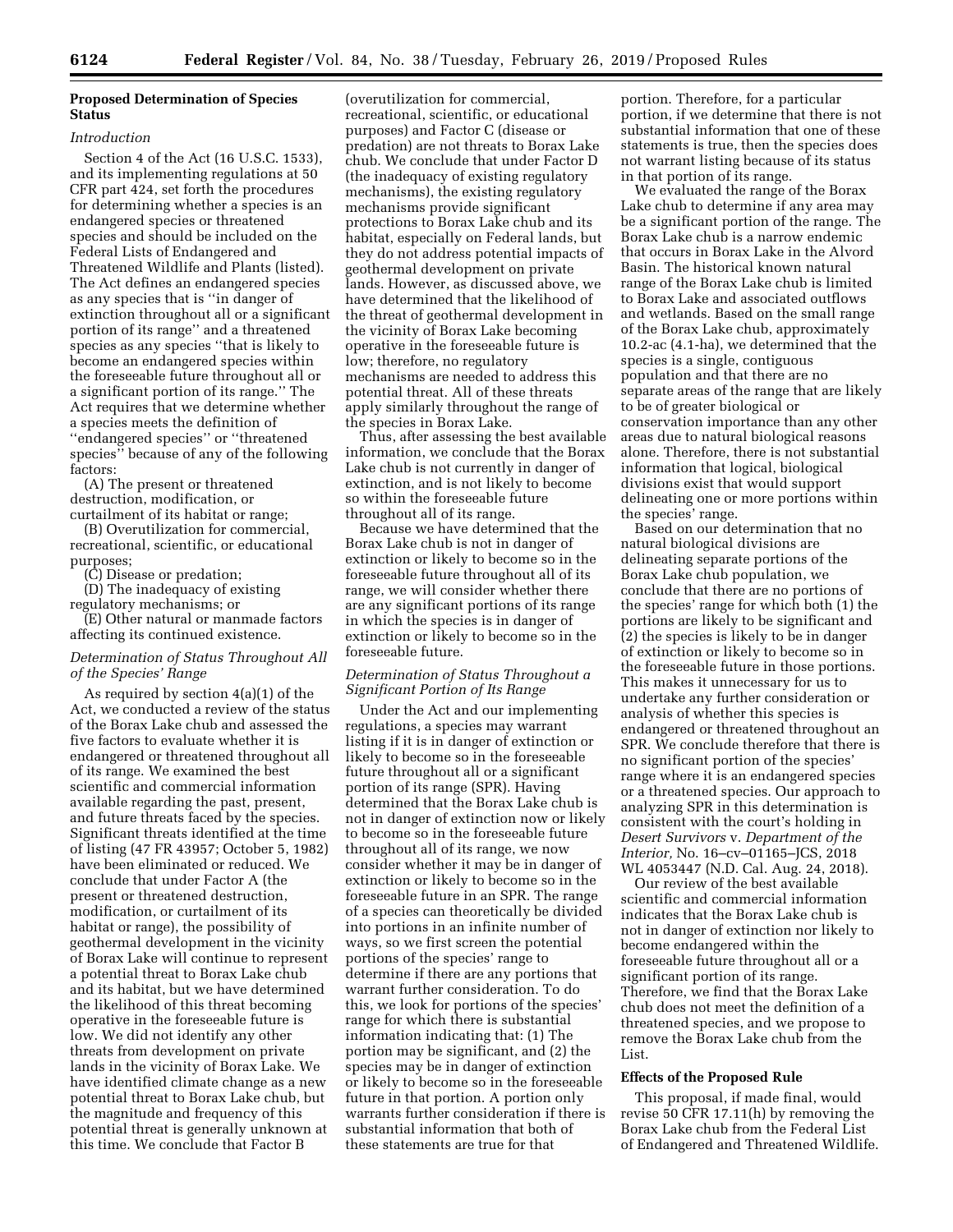The prohibitions and conservation measures provided by the Act, particularly through sections 7 and 9, would no longer apply to this species. Federal agencies would no longer be required to consult with the Service under section 7 of the Act in the event that activities they authorize, fund, or carry out may affect the Borax Lake chub. Critical habitat for Borax Lake chub at 50 CFR 17.95(e) would be removed if this proposal is made final. State laws related to Borax Lake chub would remain in place, be enforced, and continue to provide protection for this species.

# **Post-Delisting Monitoring**

Section 4(g)(1) of the Act requires the Secretary of the Interior, through the Service and in cooperation with the States, to implement a system to monitor for not less than 5 years for all species that have been recovered and delisted. The purpose of this requirement is to develop a program that detects the failure of any delisted species to sustain populations without the protective measures provided by the Act. If, at any time during the monitoring period, data indicate that protective status under the Act should be reinstated, we can initiate listing procedures, including, if appropriate, emergency listing.

A draft post-delisting monitoring (PDM) plan has been developed for the Borax Lake chub, building on and continuing the research that was conducted during the listing period. The draft PDM plan will be peer reviewed by specialists and will be available for public comment upon the publication of this proposed rule at *[http://](http://www.regulations.gov) [www.regulations.gov,](http://www.regulations.gov)* under docket number FWS–R1–ES–2017–0035. Public and peer review comments submitted in response to the draft PDM plan will be addressed within the body of the plan and summarized in an appendix to the plan. The draft PDM plan was developed by the Service and is based on actions outlined in the CMP developed by the Service, BLM, and ODFW. The draft PDM plan consists of: (1) A summary of the species' status at the time of proposed delisting; (2) an outline of the roles of PDM cooperators; (3) a description of monitoring methods; (4) an outline of the frequency and duration of monitoring; (5) an outline of data compilation and reporting procedures; and (6) a definition of thresholds or triggers for potential monitoring outcomes and conclusions of the PDM.

The draft PDM plan proposes to monitor Borax Lake chub following the same sampling protocol used by the

ODFW prior to delisting. Monitoring would consist of three components: Borax Lake chub abundance, potential adverse changes to Borax Lake chub habitat due to environmental or anthropogenic factors, and monitoring DOGAMI for drilling applications. The PDM would consist of surveys to estimate population abundance conducted once every 3 years over a 9-year period (four population surveys total), which would begin after the final delisting rule is published. Given the Borax Lake chub is a short lived fish (few survive beyond 1 year; Scoppettone *et al.* 1995, p. 36), periodic monitoring over this time period would allow us to address any possible negative effects to the Borax Lake chub. Additionally, the chub experienced wide fluctuation in its population year-to-year. Limited data points for a widely fluctuating population can lead to weak information. Therefore, we chose to extend the time sequence to ensure we can accurately measure changes in trends.

The draft PDM plan identifies measurable management thresholds and responses for detecting and reacting to significant changes in the Borax Lake chub's protected habitat, distribution, and persistence. If declines are detected equaling or exceeding these thresholds, the Service, in combination with other PDM participants, would investigate causes of these declines, including considerations of habitat changes, substantial human persecution, stochastic events, or any other significant evidence. The result of the investigation would be to determine if the Borax Lake chub warrants expanded monitoring, additional research, additional habitat protection, or relisting as an endangered or a threatened species under the Act. If such monitoring data or an otherwise updated assessment of threats (such as specific information on proposed geothermal development projects) indicate that relisting the Borax Lake chub is warranted, emergency procedures to relist the species may be followed, if necessary, in accordance with section 4(b)(7) of the Act.

### **Required Determinations**

### *Clarity of This Proposed Rule*

We are required by Executive Orders 12866 and 12988 and by the Presidential Memorandum of June 1, 1998, to write all rules in plain language. This means that each rule we publish must:

(a) Be logically organized;

(b) Use the active voice to address readers directly;

(c) Use clear language rather than jargon;

(d) Be divided into short sections and sentences; and

(e) Use lists and tables wherever possible.

If you feel that we have not met these requirements, send us comments by one of the methods listed in **ADDRESSES**. To better help us revise the rule, your comments should be as specific as possible. For example, you should tell us the numbers of the sections or paragraphs that are unclearly written, which sections or sentences are too long, the sections where you feel lists or tables would be useful, etc.

# *National Environmental Policy Act*

We have determined that environmental assessments and environmental impact statements, as defined under the authority of the National Environmental Policy Act of 1969 (42 U.S.C. 4321 *et seq.*), need not be prepared in connection with regulations pursuant to section 4(a) of the Act. We published a notice outlining our reasons for this determination in the **Federal Register** on October 25, 1983 (48 FR 49244).

# *Government-to-Government Relationship With Tribes*

In accordance with the President's memorandum of April 29, 1994, Government-to-Government Relations with Native American Tribal Governments (59 FR 22951), Executive Order 13175, and the Department of the Interior's manual at 512 DM 2, we readily acknowledge our responsibility to communicate meaningfully with recognized Federal Tribes on a government-to-government basis. In accordance with Secretarial Order 3206 of June 5, 1997 (American Indian Tribal Rights, Federal-Tribal Trust Responsibilities, and the Endangered Species Act), we readily acknowledge our responsibilities to work directly with Tribes in developing programs for healthy ecosystems, to acknowledge that Tribal lands are not subject to the same controls as Federal public lands, to remain sensitive to Native American culture, and to make information available to Tribes.

We do not believe that any Tribes would be affected if we adopt this rule as proposed. However, we have contacted the Burns Paiute Tribe to coordinate with them regarding this proposed rule.

# **References Cited**

A complete list of all references cited in this proposed rule is available at *<http://www.regulations.gov>* at Docket